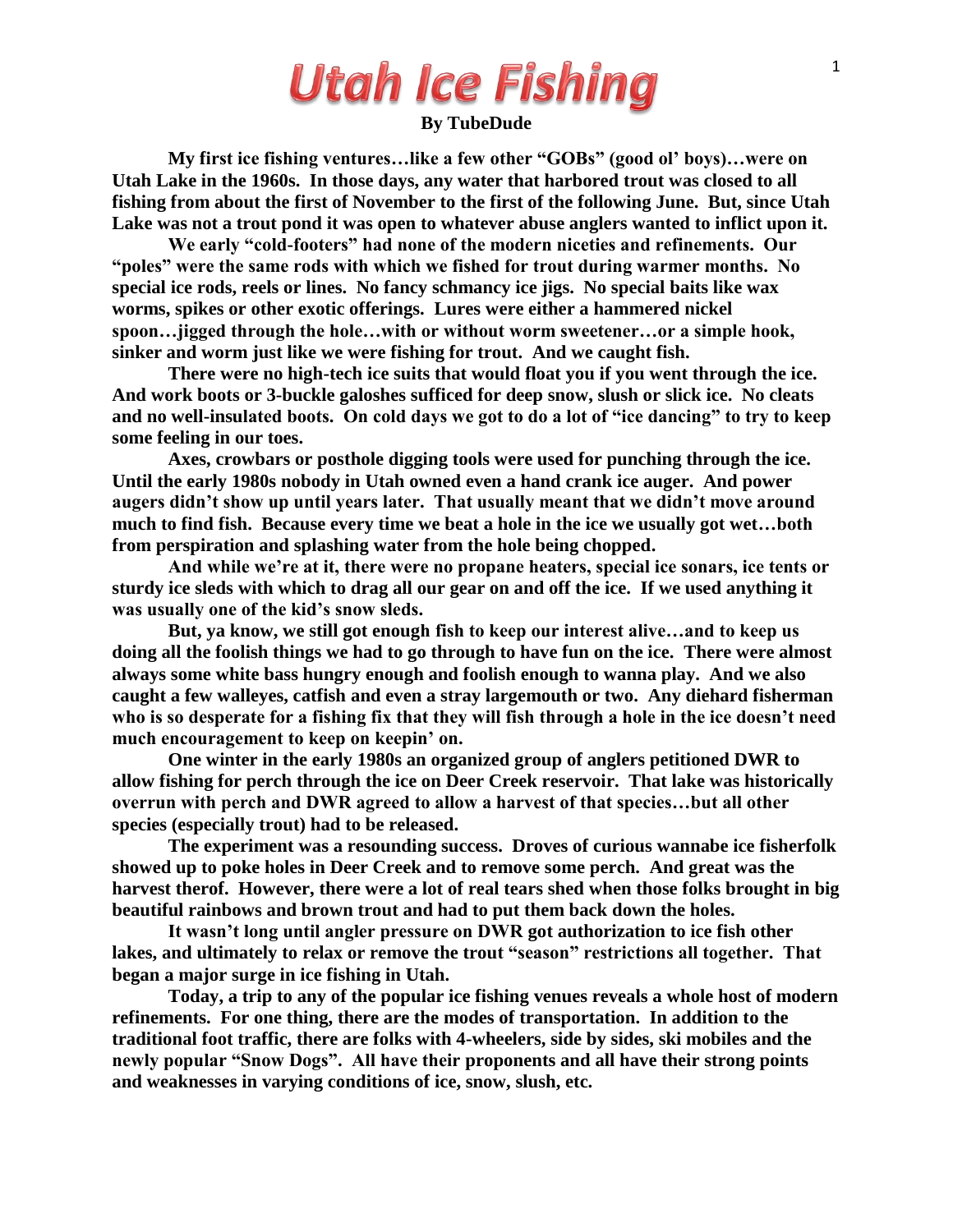**And if you really wanna get a "discussion" going, bring up the subject of ice fishing sonars and cameras. Modern technology has delivered us a wide range of options. Again, there are champions and nay-sayers for each manufacturer and each model.** 

**Ditto for sleds…with which we haul all of our "necessary" gear. There are several makes and models of basic cargo carriers…in multiple sizes. And creative ice anglers have become proficient at adding rod racks and even adding skis on the bottom to allow the sleds to pull easier in snow. Those who pull their sleds behind power equipment often rig special tow bars too…which helps a lot with stability and control.**

**One of the big areas of growth and improvement in ice fishing gear is in augers. We still have the old tried and true hand augers, for minimal thickness ice and for reduced weight. And we still see plenty of the heavy gas-powered augers…bulky, smelly and noisy. But in recent years there has been a surge in the use of battery powered augers. For the most part they are lighter and quieter…and they can usually drill a lot of holes on a single battery. The latest and greatest thing in ice augers is the use of powerful electric drills and their high voltage batteries to attach to the drill portion of the auger. Some of these things are truly awesome in their speed, efficiency and durability.**

**In the early days of ice fishing you could look out over the ice and count the individual anglers. No tents or shelters. Today it is increasingly difficult to see anybody outside their state-of-the-art ice shanties. A well-attended lake becomes a colorful patchwork of ice tents scattered over the better spots. And there is no doubt about it. A nice tent, warmed by a propane heater, makes ice fishing much more endurable, especially for spouses and kids. And what happens in a tent, stays in a tent.**

**There are still a few newbies or tightwads who continue to ice fish with the same 6 or 7 foot rods they use the rest of the year. Unless they are fishing in the confines of a low ceiling tent it don't make no nevermind. There may be some sacrifices in sensitivity and overall success, but they do work.**

**Howsomever, with all of the options available in special ice fishing tackle these days, you can pick and choose exactly the combination of length, strength and action you want in a rod for your preferred types of ice fishing. And, depending on which "experts" you believe, there are lots of differences for your brand of ice fishing.**

**Ford, Chevy or Dodge? What is the best ice fishing line? Again, there are lots to choose from and none are a universal solution to all ice fishing needs. It usually takes some experimentation by the individual angler to find what seems to work best for them…on the waters they fish, for the species they pursue, the size of the fish caught, etc.**

**The choices in ice fishing lures and baits today are bewildering. The good news is that most of them will catch some fish some of the time. But, fish being what they are the best combination of lure and bait on any given day can be completely different than what worked best the day before…or the hour before. It pays to carry a good assortment of sizes, weights, shapes and colors of lures…and at least two or three different bait options.**

**Last, but not least, let's talk electronics. We've come a long way since the early days of paper graph sonar. Now we have a bewildering range of options between old style pixel graphs, circular flashers, vertical displays and some that are more like video games than sonars. Whatever type suits your budget and your style of fishing, take the time go get to know it well and to be able to interpret the information displayed. It should have "real time" display of not only the fish, but of your jig too. That enables you to adjust your presentations to intercept the fish and to watch their reactions.**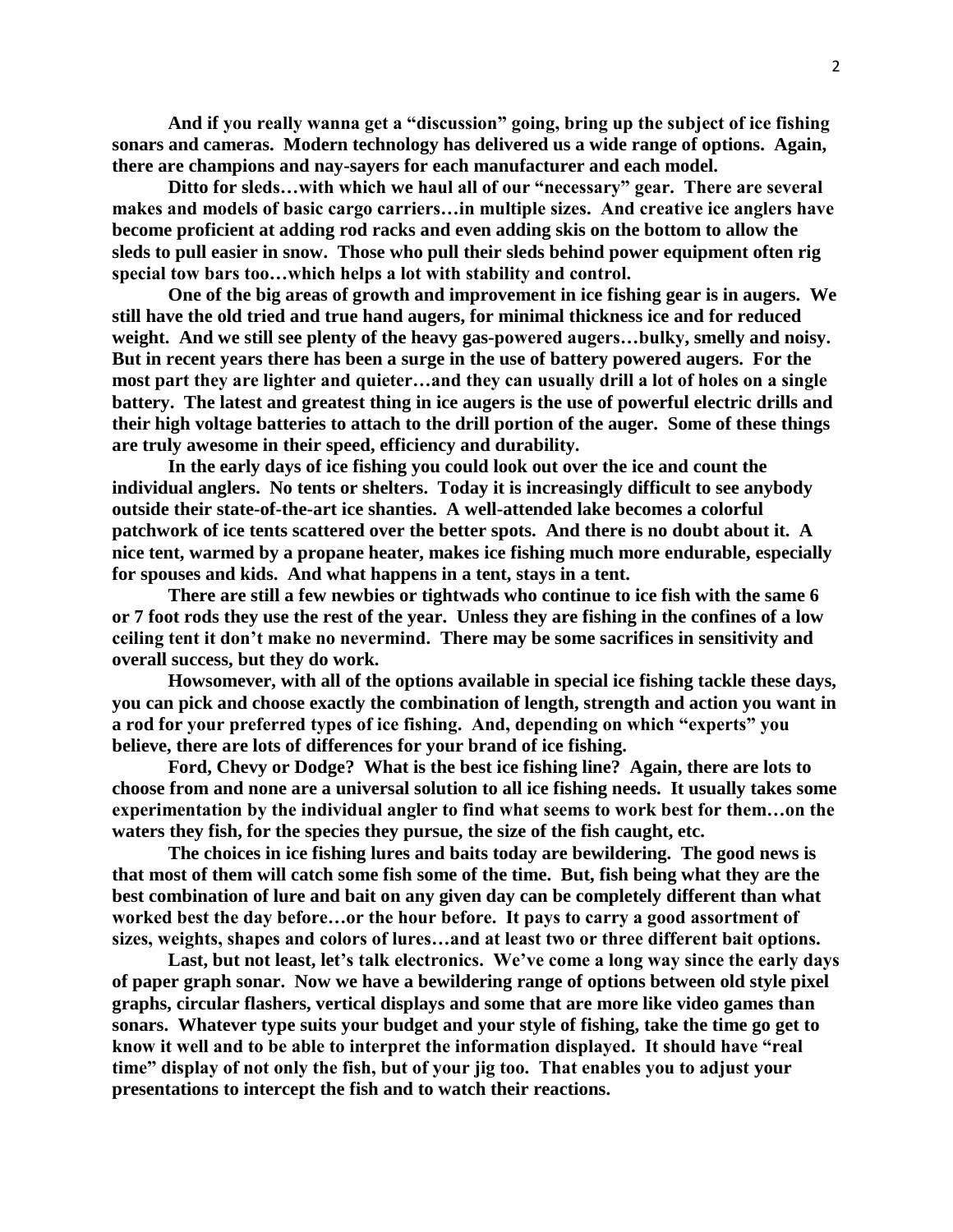**There are also several new entries in the underwater camera department. These things are not only entertaining, but can allow you to watch stealthy fish suck in your offering without even registering on a sensitive spring bobber. Proponents of these cameras all have tales of catching more fish because they can set the hook on fish that did not bite hard enough to be seen or felt on the rod. However, some cameras are better than others and most lose image quality in low visibility, poor light or at greater depth. They work best in depths less than 30 feet with bright light and light snow covering on the ice.**

**And don't forget about hand-held GPS units. Having a good collection of waypoints for fish-holding structure or underwater contours can help keep you from fishing in fishless water. Once you find a "honey hole" and mark it for future use you shouldn't have to rely on variable shoreline triangulation. And marking your fave spot with a "yellow" waypoint is no longer your only way to "G-Pee-S" it.**

# **FAVE ICE FISHING HOLES**

**This section includes most of the ice fishing venues favored by Utah anglers. It is not a complete list of all lakes that develop ice caps…just ones that get a recognizable amount of attention each winter and may offer some good fishing.**

**The information provided…with a few lake exceptions…is mostly very generalized. It has been copied and pasted from the DWR website at <https://dwrapps.utah.gov/fishing/fStart> . If you go to that site, first click on "Find a Place to Fish"…and then on "By Name". Then you can scroll up and down the list to find your desired water. It is worthwhile to do so because there are maps and pictures there that greatly enhance the other info for each of the individual waters listed.**

**Although this list includes most of the more popular ice fishing venues, I have also put together more expansive writeups on the individual waters of Utah Lake, Willard Bay Reservoir, Starvation Reservoir and Deer Creek Reservoir. They will be available as separate attachments…with pictures and everything.**

#### **BEAR LAKE**

**Description:** Bear Lake provides a cold-water sport fishery mainly for cutthroat and lake trout. A Utah or Idaho fishing license is valid on the entire lake. It is located in a beautiful mountain setting and the blue color is produced by suspended carbonates in the water that reflect blue light. [State Park info.](https://stateparks.utah.gov/parks/bear-lake/)

**Location:** Northern Utah

**Directions:** From Logan, drive 38 miles east on Highway 89.

**Likely to catch:** Bonneville Whitefish, Cutthroat Trout/Bear Lake, Lake Trout

**Possible to catch:** Bear Lake Whitefish, Bonneville Cisco, Rainbow Trout

**ICE FISHING NOTES: Bear Lake is deep and gets a lot of wind. This means that it does not cap sufficiently for safe ice fishing most years. There are also open water "bubblers" in many places around the lake, even when the ice cap is several inches thick. Be careful.**

#### **BIRCH CREEK**

**Description:** Birch Creek Reservoir is a day-use fishery with public parking and toilet facilities at the foot of the Monte Cristo Mountains in Rich County. This fishery is known for larger tiger trout and rainbow trout.

**Location:** Woodruff, Utah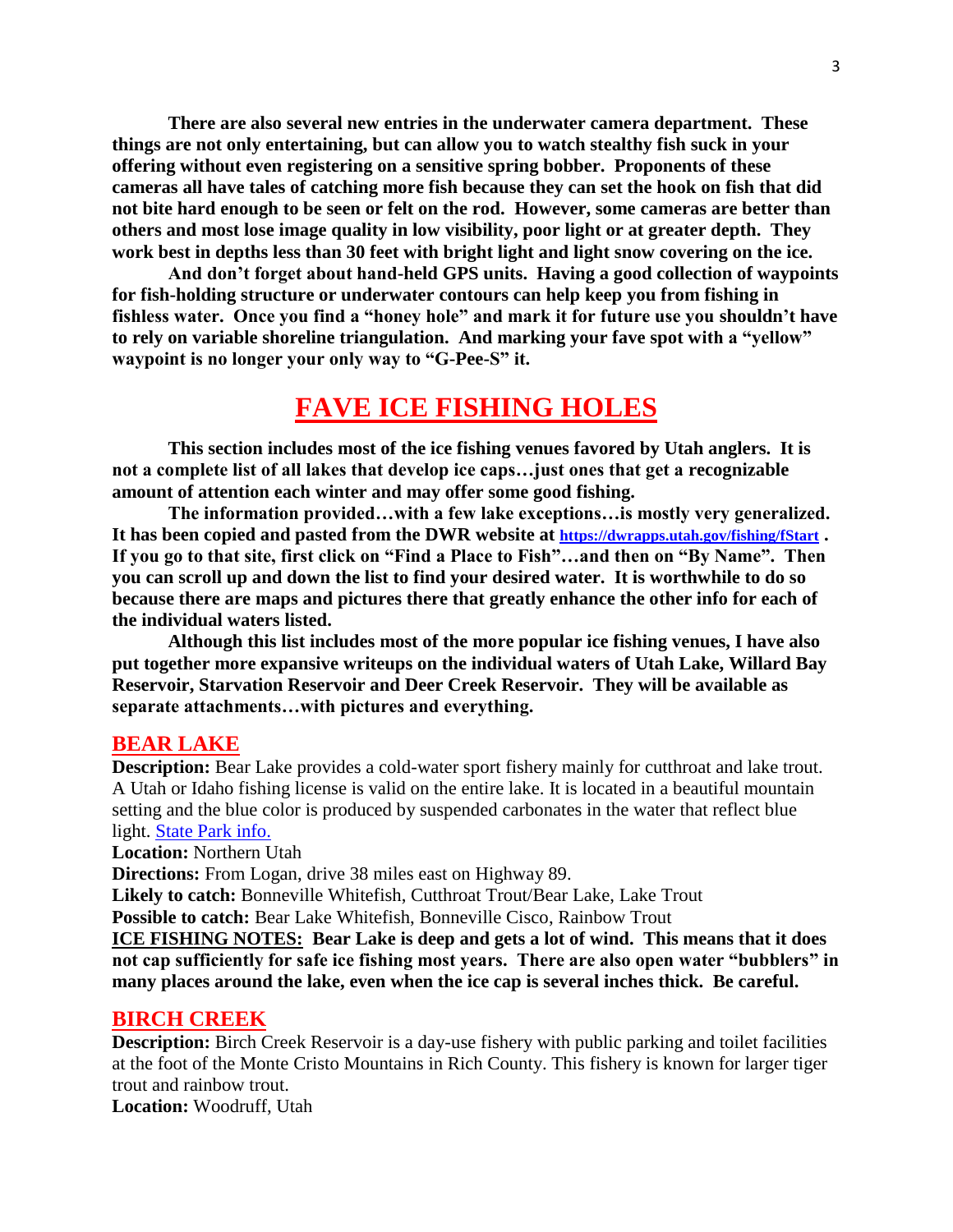**Directions:** Take Interstate 80 to Evanston, WY. Head north on WY 150 then take UT 16 to Randolph, UT. Turn west on SR 39 and follow for approximately 8 miles. Turn north on dirt road for one mile to Birch Creek site. No winter maintenance.

**Likely to catch:** Cutthroat Trout/Bonneville, Rainbow Trout, Tiger Trout

# **CAUSEY**

**Description:** Causey Reservoir is an intermediate-sized reservoir on the south fork of the Ogden River. It is nestled in a picturesque mountain setting and has three arms that branch off the main body. It is a popular destination during the summer for all types of recreation and some years provides good ice fishing.

**Location:** Northern Utah, near Ogden and Huntsville.

**Directions:** From Huntsville, drive east about 6 miles on Highway 39 and turn right on Causey Drive.

**Likely to catch:** Brown Trout, Kokanee Salmon, Rainbow Trout, Tiger Trout

## **EAST CANYON**

**Description:** East Canyon State Park offers several recreation areas: Dixie Creek, Big Rock, Rivers Edge, Large Spring, and Mormon Flat. Though amenities vary by area, general park facilities include: boat ramp, tent and RV camping, sites with full hookups, day and group-use areas, restrooms, showers, fish cleaning station and sewage disposal. Reservations may be made online at [stateparks.utah.gov](http://stateparks.utah.gov/) or by calling (801) 322-3770 within the Salt Lake City area or tollfree at (800) 322-3770.

**Location:** Morgan County

**Directions:** From I-80, take Highway 65 north to the reservoir (access closed during the winter). From Henefer, take Highway 65 to Highway 66 heading west to the reservoir.

**Likely to catch:** Rainbow Trout, Smallmouth Bass, Wiper

**Possible to catch:** Black Crappie, Brown Trout, Kokanee Salmon, Splake, Tiger Trout

# **ECHO**

**Description:** Echo Reservoir is an intermediate-sized reservoir on the Weber River, located near the junction of I-84 and I-80.

**Location:** Summit County, north of Coalville

**Directions:** To access the reservoir, take either the Coalville or Echo I-80 exit, and then follow Echo Dam Road

**Likely to catch:** Brown Trout, Rainbow Trout, Smallmouth Bass, Walleye, Yellow Perch **Possible to catch:** Black Crappie, Channel Catfish, Common Carp

**ICE FISHING NOTES: Echo is subject to great water level fluctuations. This can greatly influence the quality of ice fishing in any given winter.**

# **ELECTRIC**

**Description:** Electric Lake sits towards the top of Huntington Creek on the Manti-La Sal National Forest. The lake is 425 acres and over 200 feet deep in spots. Shore access is limited to the north end and the south end near the dam. A concrete boat ramp is located on the north end of the lake.

**Notes:** Historically Electric Lake was a brood source for Yellowstone cutthroat trout. The lake still contains the non-native Yellowstone cutthroat trout. Stocking of tiger trout occurred back in 2007 to take advantage of the illegally introduced bait fish the redside shiner. In 2012 Kokanee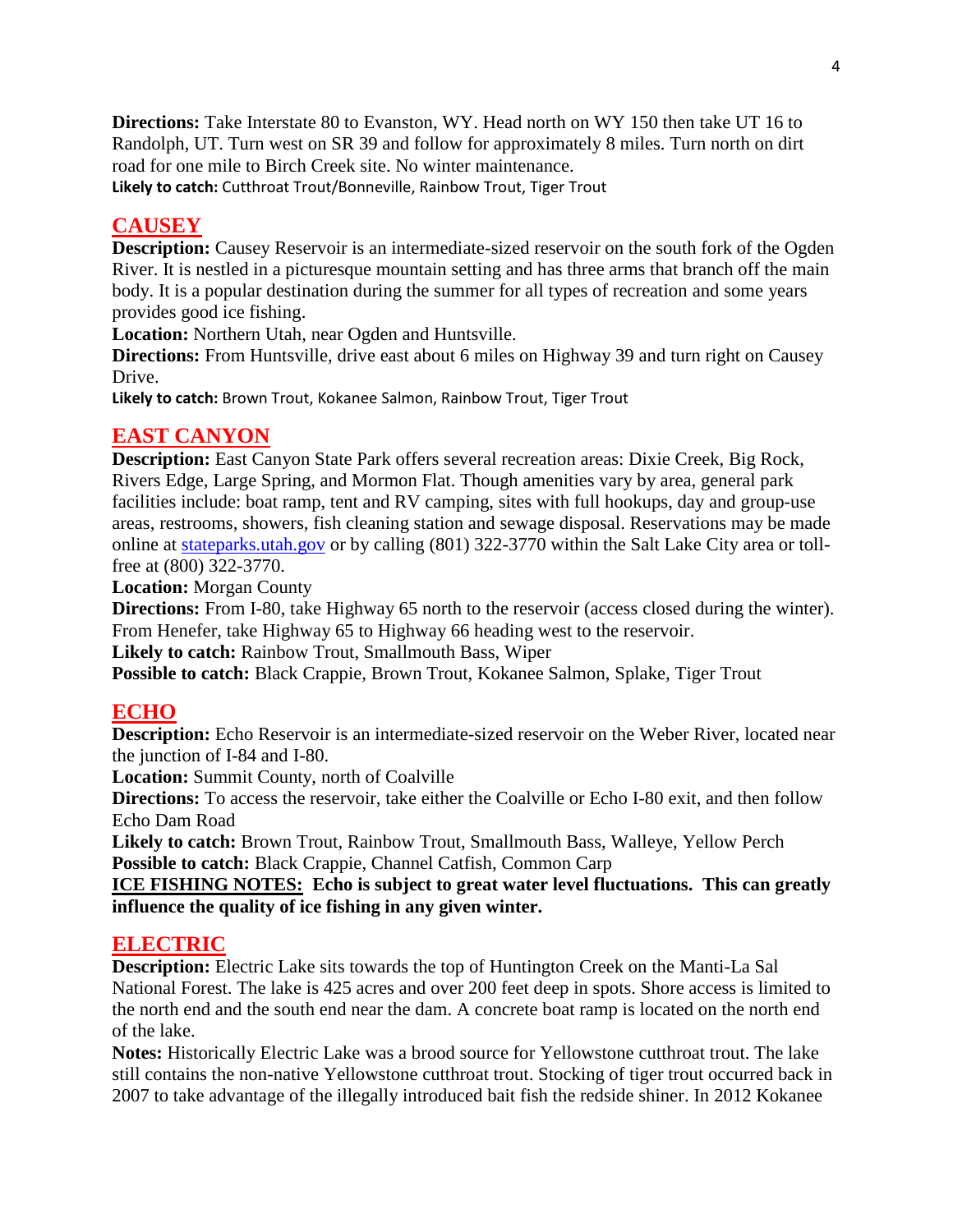salmon were introduced. The salmon took off and can be seen spawning in Boulger and Upper Huntington Creek above the reservoir from September to November. **Location:** Emery County

**Directions:** Drive south on Highway 10 from Price to Huntington, turn onto Highway 31 and drive about 26 miles

**Likely to catch:** Cutthroat Trout, Kokanee Salmon, Tiger Trout **Possible to catch: Rainbow Trout** 

## **FISH LAKE**

**Description:** Fish Lake is one of Utah's most scenic and popular fishing destinations. It is located in the [Fishlake National Forest](https://www.fs.usda.gov/fishlake) southeast of Richfield. This is a natural lake created by fault lines. Fish Lake sits at nearly 9,000 feet in elevation and is surrounded by aspen and conifer forests. (The nearby [Pando aspen clone](https://www.fs.usda.gov/detail/fishlake/home/?cid=STELPRDB5393641) is believed to be the world's largest living organism.) Fish Lake is deep, with an average depth of 55 feet and a maximum depth of 117 feet. The southeast shoreline (the base of Mytoge Mountain) drops off steeply, while the northwest shore slopes out gently before dropping off.

Fishing opportunities are varied in Fish Lake, with numerous species of trout (rainbow, lake, splake, brown, tiger), yellow perch, and even Kokanee salmon. Fishing can be good year-round and is especially popular in summer and winter. Other recreational opportunities available in the area include camping, hunting, wildlife watching, hiking, and ATV riding (though not in the Fish Lake basin itself). The Fish Lake area is home to mule deer, elk, black bears, and numerous bird species. There is even a small population of moose that were introduced in the 1980s.

Historically, Fish Lake was populated by Colorado River cutthroat trout and sculpin. Numerous fish introductions since the late 1800s - both legal and illegal - have replaced these fish with more than a dozen fish species. The first introductions included rainbow, brown, and lake trout, as well as Utah chubs and Utah suckers. For many years, this fish community provided excellent angling opportunities that drew interest from all across Utah.

Big changes were in store for Fish Lake when yellow perch were illegally introduced in the 1970s. Perch numbers remained relatively low, however, until the introduction of Eurasian water milfoil in the 1980s. This exotic invasive plant mixed with native aquatic plants to form a dense band of vegetation that rings Fish Lake at depths of 4-20 feet. Yellow perch lay their eggs in large masses on vegetation, so the introduction of exotic milfoil led to an increase in perch spawning success. As perch increased in density, they began to have negative effects on other fish species. They competed heavily with stocked trout (primarily rainbows) for small insects and zooplankton. Rainbow trout are fairly inefficient at feeding on the small plankton found in high elevation lakes, so the added competition severely reduced their growth potential. Yellow perch also competed with and preyed on Utah chub fry. For decades, chubs were the primary food source for lake trout, which grew up to 40 pounds in Fish Lake. As Utah chub density decreased, lake trout switched to feeding on rainbow trout. Lake trout don't prey on perch very much because they prefer to eat fish that don't have spines and are rarely in the same type of habitat with perch.

The switch by lake trout to feeding on rainbow trout turned out to be a detriment to both species. Unfortunately, rainbow trout aren't smart enough to avoid lake trout predation and, if stocked at a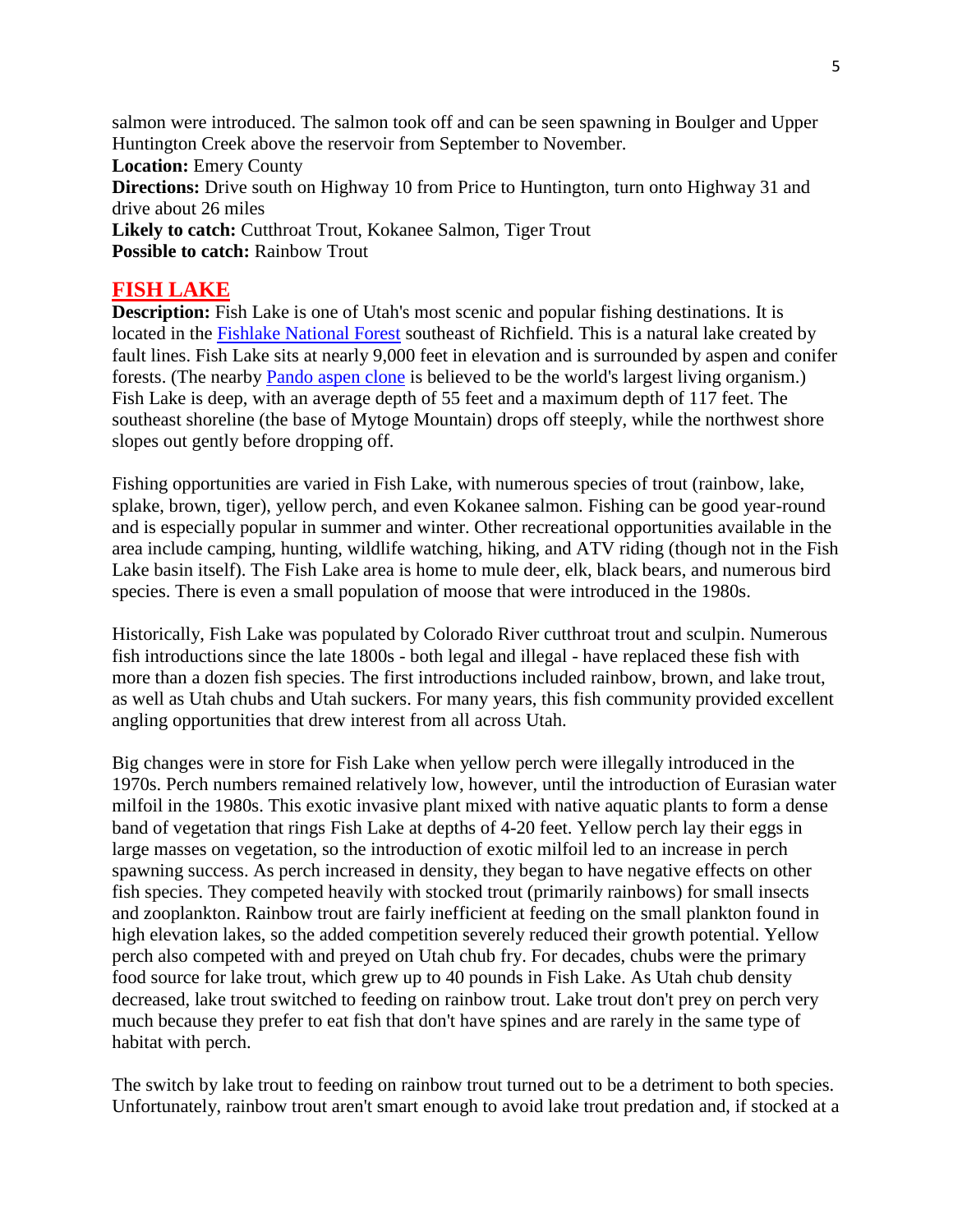small size, they can be entirely wiped out. Even when stocking rainbow trout at "catchable" size (8-10 inches), we estimate that up to half of those fish could be eaten by lake trout. That's a very expensive feeding program, but it's not beneficial to the lake trout either. Lake trout spend the first few years of their life feeding on invertebrates and growing slowly. Once they pass 18-20 inches in length, they'll start to try feeding on fish more. If they switch to complete piscivory (ie. a fish-eating diet), they can rapidly grow to over 20 pounds in just a few years. (Although lake trout can live over 40 years, they don't necessarily take that long to grow to large size. The idea that lake trout grow a pound each year is inaccurate.) However, if they don't switch to piscivory, lake trout can live for decades, feeding on invertebrates and growing to less than 30 inches.

The problem, then, is that a 24-inch lake trout may have a hard time chasing down and eating 10 inch rainbow trout. Since the increase in yellow perch density and decrease in Utah chubs, we have seen a decrease in the number of large lake trout, while small lake trout have increased. This means that fewer lake trout are switching to complete piscivory.

In 2014, a committee of anglers and other interested individuals helped the Utah Division of Wildlife Resources devise a fishery management plan for Fish Lake. The mission of the management plan was to "improve the overall quality and health of the fishery and aquatic environment, while maintaining diversity and increasing overall value to and use by anglers." One of the main goals of the plan was to maintain a healthy lake trout population. One of the actions that resulted from this goal was the addition of Kokanee salmon to Fish Lake in 2015. Kokanee have shown to be a valuable forage for lake trout in other waters (eg. Flaming Gorge Reservoir) and were stocked previously in Fish Lake in the late 1950s, after which they held on for about a decade before disappearing. Since that time, Utah's Kokanee production program has expanded to provide enough fish for regular stocking and also includes the Roaring Judy strain, which is more successful at spawning along lake shorelines. Fish Lake's inlet streams are very small, so the previously introduced salmon were not able to maintain long-term. It is hoped that the lake-spawning fish will be successful enough in Fish Lake to supplement regular stocking in maintaining a viable Kokanee fishery.

Kokanee salmon have already proved a success in adding to the overall sport fishery. They are more effective at feeding on small zooplankton and have regularly reached 17-18 inches in length in 2-3 years after stocking. Even though we stock them at small sizes (2-3 inches), Kokanee salmon are better at avoiding predation right after stocking and are experiencing exceptional survival, compared to rainbow trout. The hope is that, with multiple sizes of salmon available, lake trout can better transition to piscivory and have a prey base that is more abundant and healthier than what has been previously provided by rainbow trout. We are still in the process of evaluating the impact of Kokanee salmon on lake trout, but early results indicate that we may be seeing more lake trout transitioning into larger sizes.

Another recommendation of the management plan was to increase harvest pressure on yellow perch. This effort has benefited from the fact that perch are easy to catch year-round and are quite tasty. Besides encouraging anglers to target perch, regulations have been altered to allow unlimited harvest of yellow perch at Fish Lake. You can also "waste" perch caught here, meaning you can dispose of them without eating them. Because a lot of the perch that anglers catch are too small to eat, they don't want to bother taking them home. In this situation, we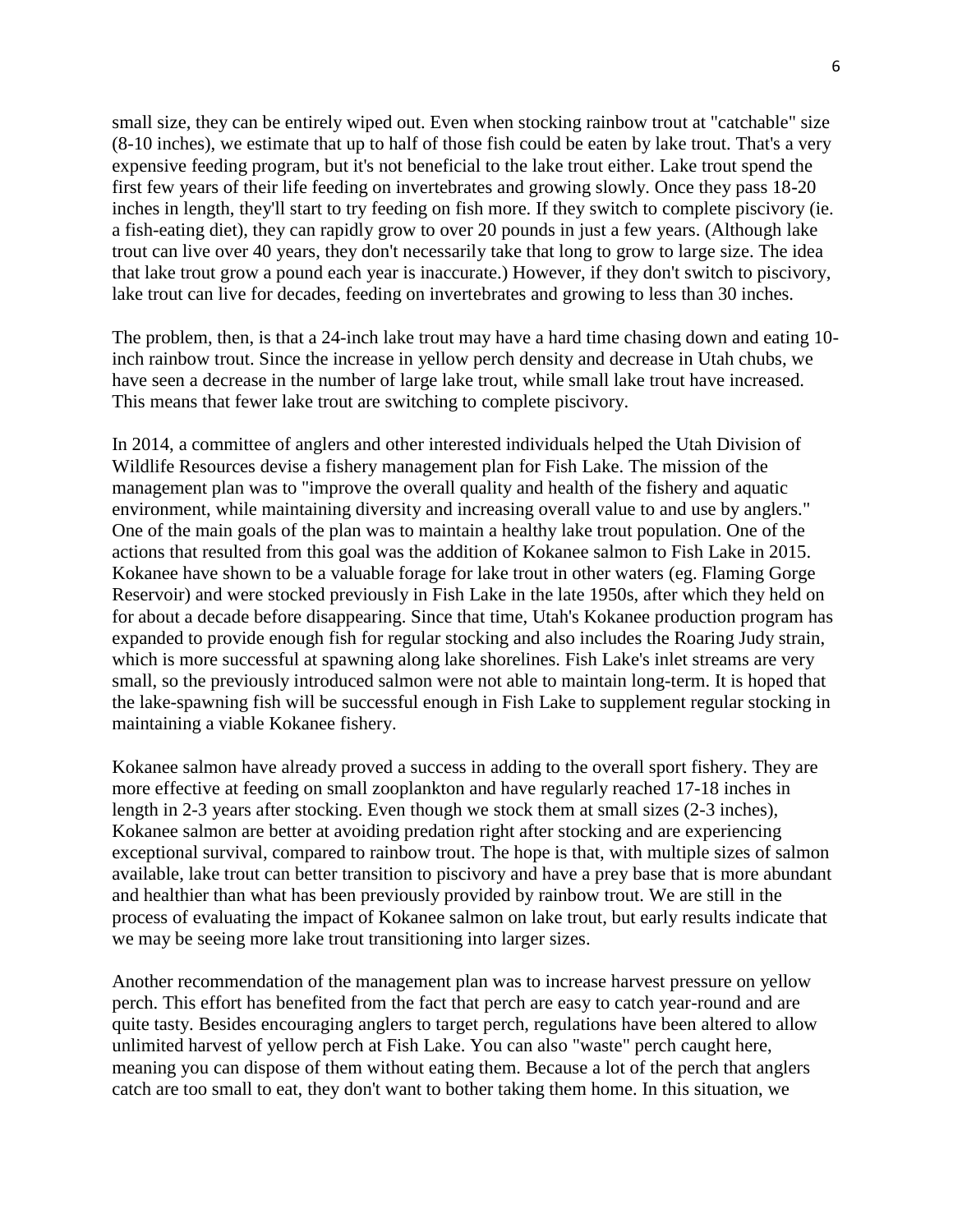encourage you to kill the fish and drop it back in the water so the nutrients remain in the lake. You can also use perch and their parts as bait in Fish Lake. The most prominent effort to increase perch harvest has been the annual Fish Lake Perch Tournament, held during the winter. This free fishing contest has quickly become the largest fishing contest in Utah, with over 2,000 participants. The design of the contest has evolved as we learned the best way to direct it and now includes the one-day ice fishing contest held in February and a summer-long tagged fishing contest. Small red tags (it looks like a red noodle) have been inserted in thousands of yellow perch at Fish Lake. If you catch one, you can turn the tag in at any of the lake's marinas and resorts and you will be entered for a drawing to be held at the end of the summer. The more tags you turn in, the more chances you have to win prizes.

Fish species stocked annually in Fish Lake include rainbow and splake trout, and Kokanee salmon. Tiger and brown trout are stocked semi-regularly (every few years), while brook and cutthroat trout have been stocked occasionally when extra fish were available. Fish that are sustained through spawning and natural recruitment include lake trout, yellow perch, Utah suckers, Utah chubs, redside shiners, and common carp (low density). One more unique fish you may find in Fish Lake is the tiger muskie, a sterile hybrid cross of northern pike and muskellunge. These predators are stocked in nearby Johnson Reservoir and sometimes travel upstream to Fish Lake. The few fish that have made the journey found a paradise of weedy habitat and abundant perch to feed on. Tiger muskies have grown to over 40 inches in Fish Lake and are very visible when sitting in the weeds waiting for a meal to swim by. Muskies have been a little less abundant in Fish Lake in recent years, likely due to reduced stocking and migration conditions in Lake Creek.

Fishing opportunities vary by season at Fish Lake. This is one of the most popular places to ice fish in Utah. In fact, during the last decade, annual ice fishing pressure has surpassed summer fishing. Because of its depth, safe ice usually forms at Fish Lake around the New Year, but may take until mid to late January during mild winters. Safe ice will usually last through March. The ice doesn't often exceed 18 inches in thickness, though snow can pile up deep on top of the ice. Access to the lake on Utah Highway 25 is maintained through the winter, though it can be limited temporarily by heavy snow storms. The Fishlake National Forest, Utah Department of Transportation, and Fish Lake Resorts put a lot of work into maintaining winter access and parking areas. Where you will ice fish depends on what you want to target. Perch and small trout (primarily rainbow and splake) are abundant just outside the weedline (10-20 feet depth) as well as within the weeds where they are more sparse (4-10 feet). Use small jigs and ice flies tipped with meal worms, wax worms, night crawlers, Power Bait, small pieces of perch meat, or kernels of corn. (Corn was legalized as bait at Fish Lake in 2017 and throughout Utah in 2019). If you really want to target high numbers of perch, focus on the north and south ends of the lake, where the weed beds are the widest. Perch are more sparse along the west shore from the Lodge to Bowery Haven. For larger rainbows and splake, move a little deeper (15-40 feet) and scale up your jig and bait in size. You can also find these trout suspended at 15-40 feet over deeper water. Chance catches of tiger, brown, and lake trout, as well as Kokanee salmon, can occur with these methods. Targeting Kokanee through the ice can be difficult, but not impossible. Use your fish finder to look for large schools of fish suspended over deep water.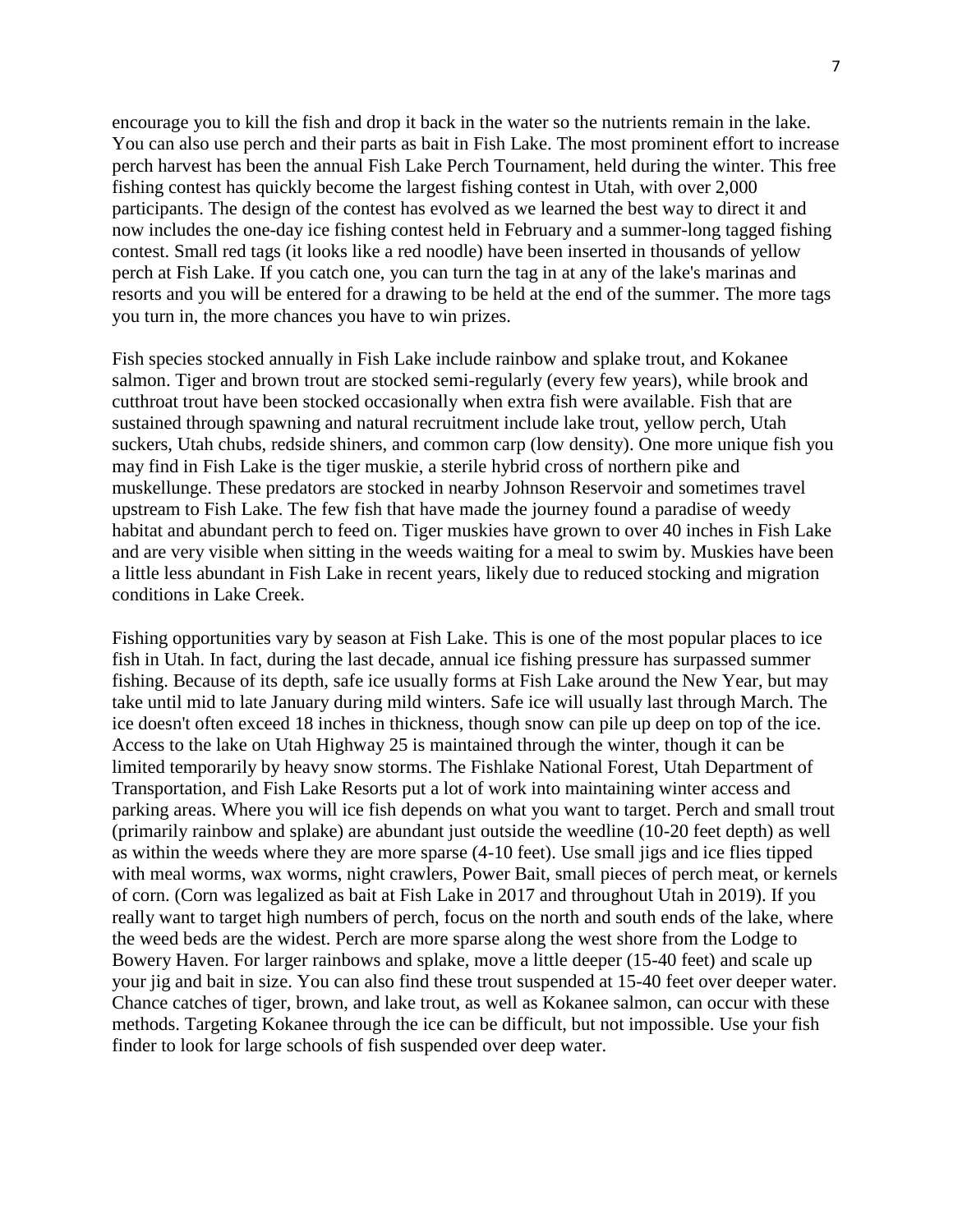The winter is one of the best times to target lake trout, especially if you don't have a boat. Head out to deeper water (60-100 feet) and fish on the bottom with large jigs and jigging spoons tipped with cut bait (chub, sucker, perch, minnows). There are two essential tools when ice fishing for lake trout: a fish finder and patience. The fish finder helps you see your jig, the fish, and their response to your offering. Many fish will swim up and look at it for a long time without biting. You may have to jig it, move it up and down, or drop it into the mud to get the fish to bite. Without a fish finder, you'll never know what's going on down there. The patience is necessary because you may go a long time without seeing a fish or getting one to bite. It may be especially hard to stay dedicated when you know that the smaller fish are biting in the shallows. One way to fight boredom is to set up your second rod with a suspended offering for rainbows, splake, or Kokanee. It is pretty typical to catch a handful of "pup" lake trout (less than 30 inches) and hook an occasional larger fish. It is also common to go all day with nothing. Hence the patience.

Due to the shallow northwest shore and thick weeds, shore fishing opportunities are limited at Fish Lake. As the ice recedes, anglers start to pack the shore near the Twin Creek inlet, where deeper water is closer to shore and the weeds aren't as thick. Twin Creek itself is closed to fishing year-round to protect the various fish that run up the creek to spawn. One other opportunity for shore fishing does exist in the spring. At night, splake and even few lake trout head into the very shallow water (1-2 feet) to feed on perch eggs that have been laid. Throw out a piece of cut bait - with no weight - into this shallow water and wait for the fish to pick the bait up. For safety, boats are not allowed on Fish Lake until all the ice is gone. Once that happens, you can also target splake by jigging outside the weedlines in 25-60 feet. Tube jigs and Kastmasters, tipped with cutbait, are effective for splake and an occasional lake trout. You can also use larger jigs (like described for ice fishing) to target lake trout. Lakers will often move up to shallower water in the spring. Many boat anglers will also start trolling for rainbows, Kokanee, and lake trout in the spring.

As spring moves into summer, trolling becomes even more popular. Rainbow and splake trout are regularly caught on pop gear and night crawlers. Many anglers also like to anchor and bait fish for rainbows. Die hard lake trout anglers troll with large crankbaits and hand-carved plugs that imitate rainbow trout. As the weather gets warmer, they fish more and more during early morning hours, often quitting by sunup. Kokanee are targeted by trolling dodgers and squids, using a down rigger to get the rig to depths of 20-60 feet. A fish finder is necessary to find the exact depth for the Kokanee school, though they typically start shallow in spring and go deeper as the summer progresses. Some anglers have also adjusted to Kokanee fishing by adding a squid behind their pop gear and using lead line to get down to the right depth. Perch fishing is good to excellent throughout the spring and summer. Anchor just outside the weeds and use the same techniques that you did through the ice.

During fall, jigging for splake picks up again while perch and rainbows remain active. Kokanee salmon and lake trout shift focus to spawning and become harder to catch. In fact, harvest of Kokanee is closed from September 10 through November 30. This is a great time to observe spawning salmon, however, as they turn bright red, run up streams, and congregate on shorelines and in marinas. Remember that catching fish by hand and snagging are always illegal. Feel free to look at the salmon, but leave them alone.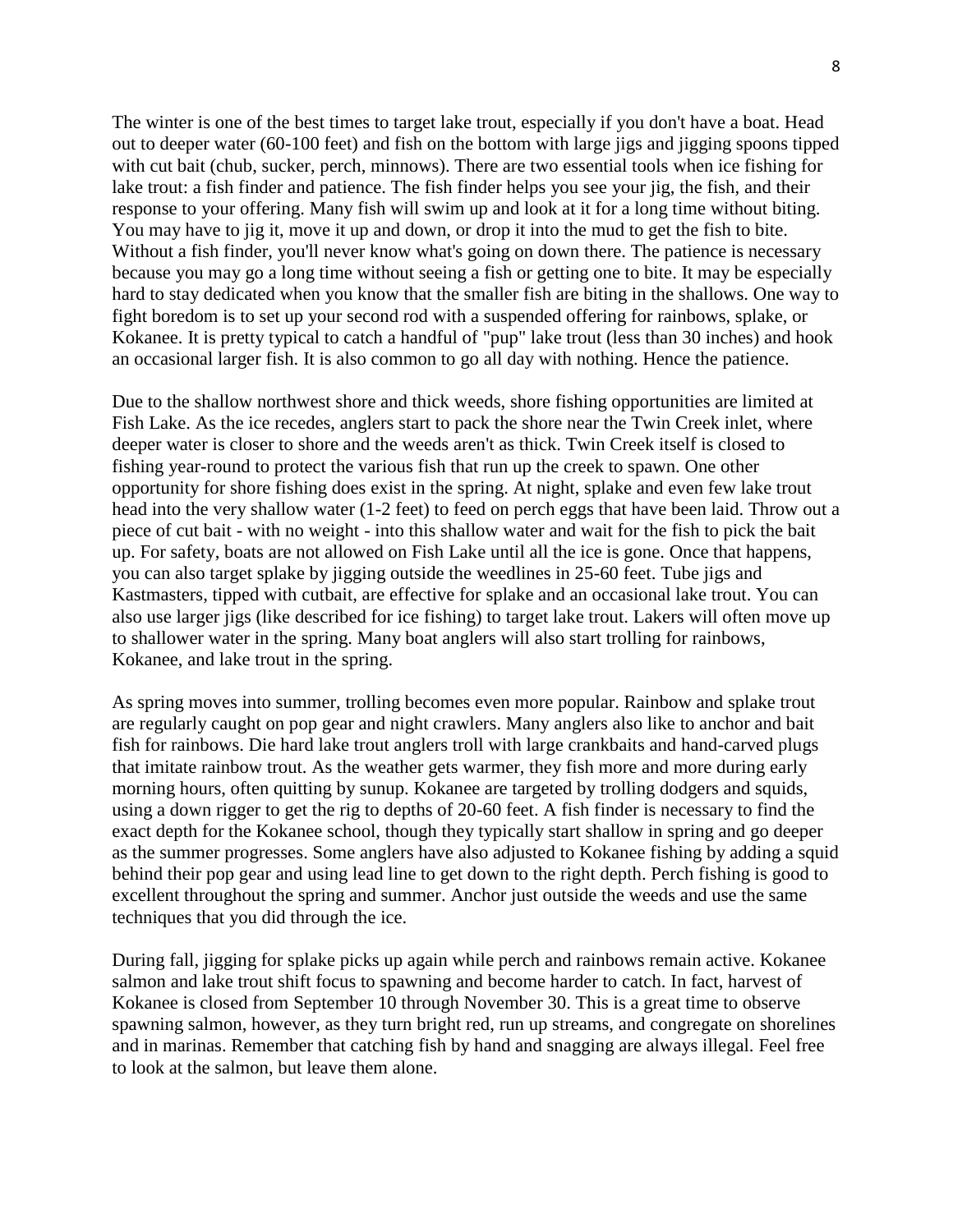**Notes:** Fish Lake Resorts (Fish Lake Lodge, Lakeside Marina and Store) (www.fishlakeresorts.com) and Bowery Haven Resort (www.boweryhaven.com) provide a variety of lodging, camping, food, boat rental, and other services. Boat launching is free at ramps at the Lakeside Marina, Lodge, and Bowery Haven, while docking is available for a fee. The Fishlake National Forest operates three campgrounds at Fish Lake - [Bowery Creek,](https://www.fs.usda.gov/recarea/fishlake/recreation/camping-cabins/recarea/?recid=12129&actid=29) [Doctor](https://www.fs.usda.gov/recarea/fishlake/recreation/camping-cabins/recarea/?recid=12145&actid=29)  [Creek,](https://www.fs.usda.gov/recarea/fishlake/recreation/camping-cabins/recarea/?recid=12145&actid=29) and [Mackinaw](https://www.fs.usda.gov/recarea/fishlake/recreation/camping-cabins/recarea/?recid=12201&actid=29)

There are many other places to fish nearby, including Johnson Reservoir, Sevenmile Creek, UM Creek, the Gooseberry lakes, the Fremont River, Rex Reservoir, Mill Meadow Reservoir, Forsyth Reservoir, Thousand Lake Mountain, Monroe Mountain, Boulder Mountain, Koosharem Reservoir, and Otter Creek Reservoir.

**Location:** Sevier County, southeast of Richfield

**Directions:** 40 miles southeast of Richfield via SR-24 and SR-25 **Likely to catch:** Kokanee Salmon, Lake Trout, Rainbow Trout, Splake, Yellow Perch Possible to catch: Brook Trout, Brown Trout, Common Carp, Cutthroat Trout/Colorado River, Tiger Muskie, Tiger Trout, Utah Chub, Utah Sucker

#### **GRANTSVILLE**

**Description:** Grantsville Reservoir is a small lake in the desert west of the Oquirrh Mountains at the base of the Stansbury Mountains in Salt Lake County. The lake is primarily used for irrigation water and can suffer large drawdowns in late summer; especially during drought years. Gas boat motors are not permitted on Grantsville Reservoir. Fishing is best early morning and late evening. There is not a lot of cover or fish habitat to target in Grantsville so fishing can be slow, especially mid-day. Boat ramp is on the northwest corner of lake so access from the north is best.

**Notes:** NO gas motors

**Location:** Tooele County, west of Grantsville

**Directions:** From Grantsville, take West Street (Mormon Trail) south for about 3.5 miles to Willow Road/Davenport Road. Take a right on Davenport Road. There are two reservoir turn offs, to the south, from Davenport Road. One is about 0.6 miles and one at 1.1 miles west on Davenport.

**Invasive Species to catch:** Smallmouth Bass **Likely to catch:** Brown Trout, Rainbow Trout **Possible to catch:** Common Carp

#### **HUNTINGTON/MAMMOTH**

**Description:** Huntington Reservoir is also known as Mammoth Reservoir. It is located along Skyline Drive on the northern end of the Manti-La Sal National Forest. The reservoir is 120 acres and is located at 9,000 feet elevation.

**Notes:** The lake regularly produces large tiger trout and contains a small population of native cutthroat trout. Float tubers usually have the best success, but shore fishing with bait and or lures/flies can also be very productive.

**Location:** Sanpete County

**Directions:** Take Highway 31 northwest of Huntington, heading to the top of the canyon Likely to catch: Tiger Trout

**Possible to catch:** Cutthroat Trout/Bonneville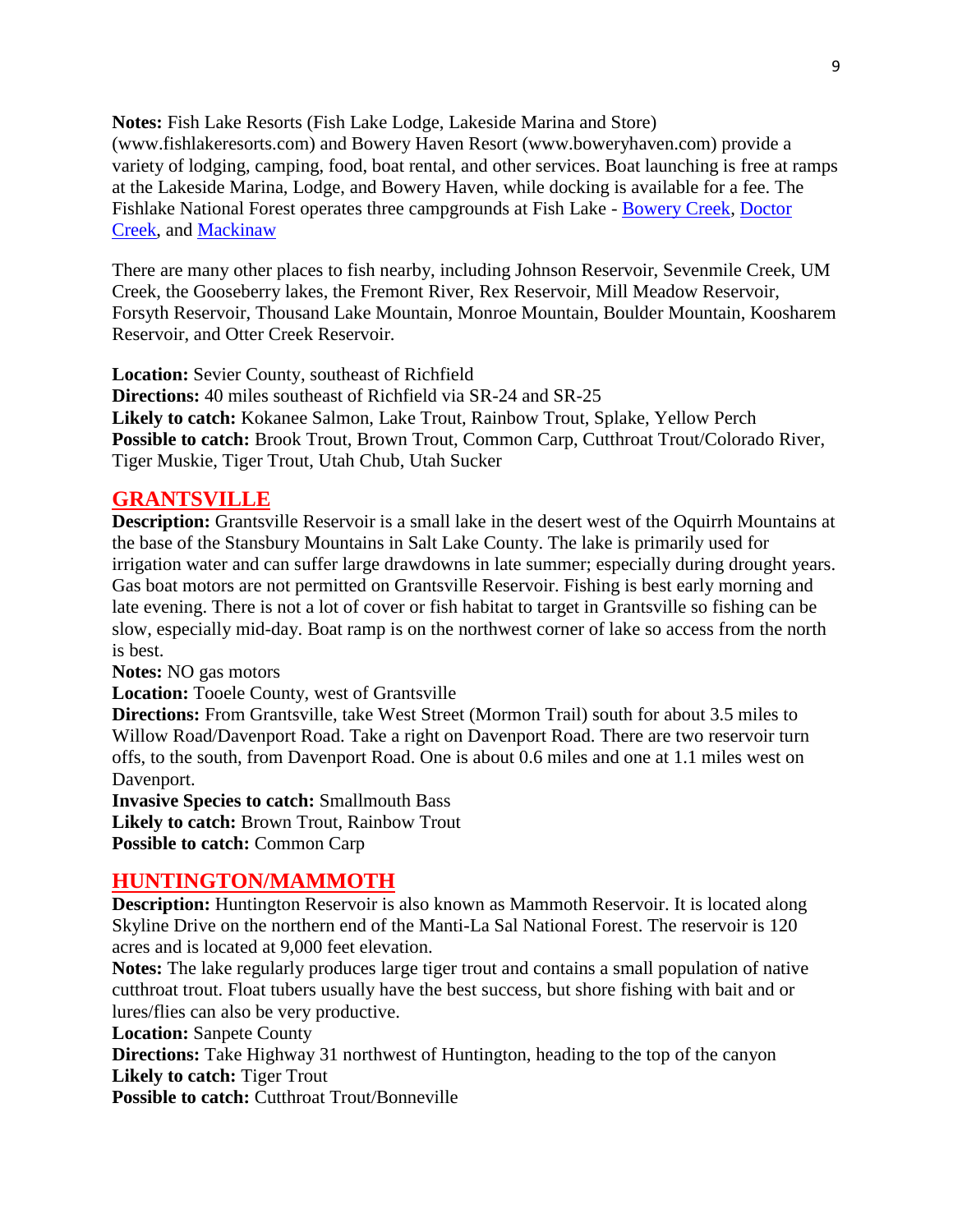## **HYRUM**

**Description:** Hyrum State Park offers a boat ramp, tent and RV camping, day and group-use area, restrooms, and showers. Reservations may be made online at [www.stateparks.utah.gov](http://www.stateparks.utah.gov/) or by calling (801) 322-3770 within the Salt Lake City area or toll-free at (800) 322-3770. The park is open 6:00 a.m. to 10:00 p.m. during the summer, 8:00 a.m. to 5:00 p.m. during the winter and is closed on Thanksgiving and Christmas days.

**Location:** Cache County

**Directions:** Drive seven miles south of Logan to the city of Hyrum on Highway 165. **Likely to catch:** Brown Trout, Rainbow Trout, Yellow Perch, Largemouth Bass

#### **JOE'S VALLEY**

**Description:** Joes Valley Reservoir is a 1,200 acre mid-elevation reservoir located in the Manti-La Sal National Forest. The reservoir has a boat ramp and a Forest Service campground located on the west side of the reservoir.

**Notes:** Anglers have caught trophy splake up to 16 pounds in the reservoir. In general, fishing is best from mid-October through June. Tiger muskie were stocked in 2009 and have provided additional trophy opportunities spring-fall.

No four wheelers or snowmobiles are permitted on the ice.

**Location:** Emery County

**Directions:** Drive south on SR-10 from Price to Orangeville, then turn west on SR-29 and drive about 15 miles

**Likely to catch:** Cutthroat Trout, Splake, Tiger Muskie **Possible to catch:** Rainbow Trout, Tiger Trout

## **JORDANELLE**

**Description:** Jordanelle Reservoir is located above the beautiful Heber Valley in Wasatch County. Jordanelle Reservoir has three distinct recreation areas, Hailstone, Rock Cliff, and Ross Creek, which offer a variety of recreational opportunities. Whether you plan on spending a day, weekend or more, Jordanelle offers some of the best picnicking, camping, boating, fishing, or hiking that you will find in the great state of Utah. Jordanelle Reservoir is filled by the Provo River and, along with Deer Creek Reservoir, helps provide culinary water to users in Wasatch, Utah and Salt Lake Counties.

**Notes:** [Jordanelle Reservoir Fishery Management Plan](https://stateparks.utah.gov/wp-content/uploads/sites/13/2018/01/JordanelleFisheryManagementPlan_Final.pdf)

#### **Location:** Wasatch County

**Directions:** Approximately 35 miles east of Salt Lake City. Hailstone (main boat ramp, campgrounds, event center, rentals, office) – Take I-80 east to US 40 south, then take the Mayflower exit (#8)

Rock Cliff (nature center, tent campground, small boat ramp, river access) – Take I-80 east to US 40 south, at the traffic light turn left to U 32 east, travel about 7.5 miles then left on Rock Cliff Road

Ross Creek - Take I-80 east to US 40 south, take Park City exit (#4). Turn left on UT-248, head south to Longview Dr, turn right and head south to the trailhead.Get Directions

**Likely to catch:** Brown Trout, Kokanee Salmon, Rainbow Trout, Smallmouth Bass, Utah Chub, Wiper, Yellow Perch

**Possible to catch:** Black Crappie, Cutthroat Trout/Bonneville, Largemouth bass, Splake, Tiger Muskie, Utah Sucker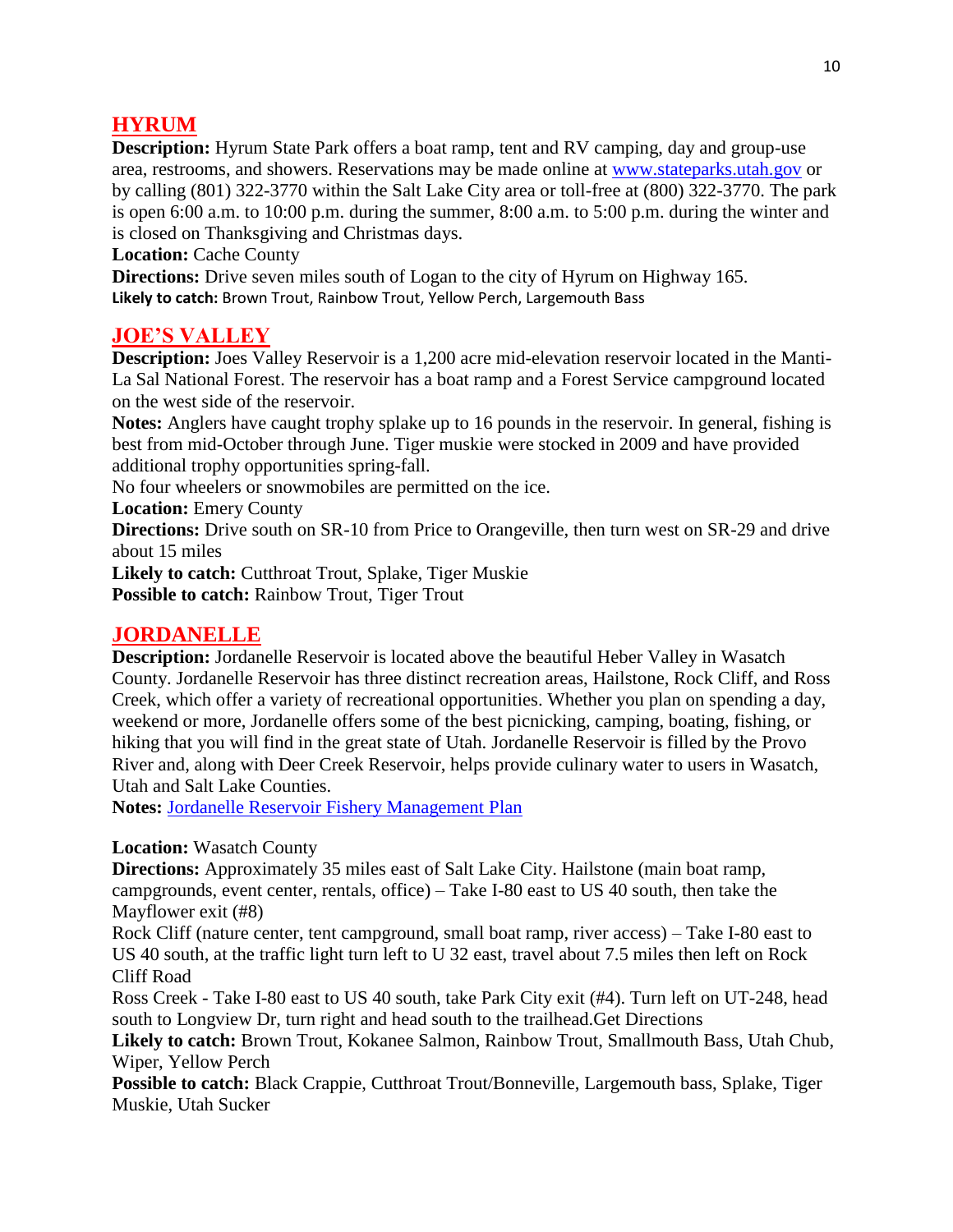## **MANTUA**

**Description:** Mantua Reservoir small-sized reservoir located between Brigham City and Logan. It is a popular destination for panfish and offers trophy opportunities for bluegill. **Location:** Box Elder County

**Directions:** From Brigham City travel east on Hwy 89 for 5 miles to the town of Mantua. **Likely to catch:** Bluegill, Largemouth bass, Rainbow Trout, Cutthroat trout, Yellow Perch **Possible to catch:** Green Sunfish, Smallmouth Bass, Channel Catfish

### **MINERSVILLE**

**Description:** Minersville Reservoir is a 900-acre impoundment of the Beaver River in southwestern Utah. The reservoir sits at 5,500 feet in elevation and is primarily surrounded by BLM land, though there is some private property near the northeast end. A county run park offers a boat ramp, campground, and several amenities (www.beaver.utah.gov). Access is by Utah Highway 21 and several gravel roads on both the east and west shores. The Utah Division of Wildlife Resources owns a 2,000 acre-foot conservation pool that helps preserve fish populations through all but the most extreme of drought years.

Minersville Reservoir has a reputation for growing large rainbow trout due to its high productivity. Trout have historically faced three primary challenges at Minersville: water fluctuation, predation by piscivorous birds, and competition with Utah chubs. The conservation pool prevents the reservoir from being drawn down to lethal levels. However, at this elevation, hot summer temperatures when the water is low can exert additional stress on trout, especially when competing with chubs. Cormorants and pelicans migrate through the area in large numbers in the spring and have been known to wipe out an entire stocking of trout. Utah chubs can get very dense in Minersville and then impact trout survival and growth through competition.

In the late 1990s, a new management strategy was put in place to help address these three issues. First, the size of rainbow trout at stocking was elevated to 10 inches to help them avoid bird predation and better compete with chubs. (A later change to stocking in the fall has further improved survival and growth.) Second, restrictive fishing regulations were initiated to protect trout and allow them to grow to larger size. These include a tackle restriction allowing only artificial flies and lures, as well as a trout limit of just one fish, that must be over 22 inches in length. The shift to stocking larger rainbow trout meant that numbers had to be decreased and heavy harvest could not be sustained. These changes were successful in producing a high-quality rainbow trout fishery, in spite of what could easily be marginal conditions.

The Minersville trout fishery performed very well with the new management strategy, except during extreme drought years, when competition with Utah chubs tipped the balance and survival decreased. Other fish species - including smallmouth bass and Bear Lake cutthroat trout - were introduced in hopes that they would prey on chubs and reduce the competition threat. Although smallmouth bass established a healthy population and often grow to over three pounds, they were never able to impact chub density. Cutthroat trout showed only minimal success and stocking was eventually discontinued.

By 2011, a new option for Utah chub control was available with hybrid wipers (white bass x striped bass). These sterile predators were successful in nearly eradicating golden shiners in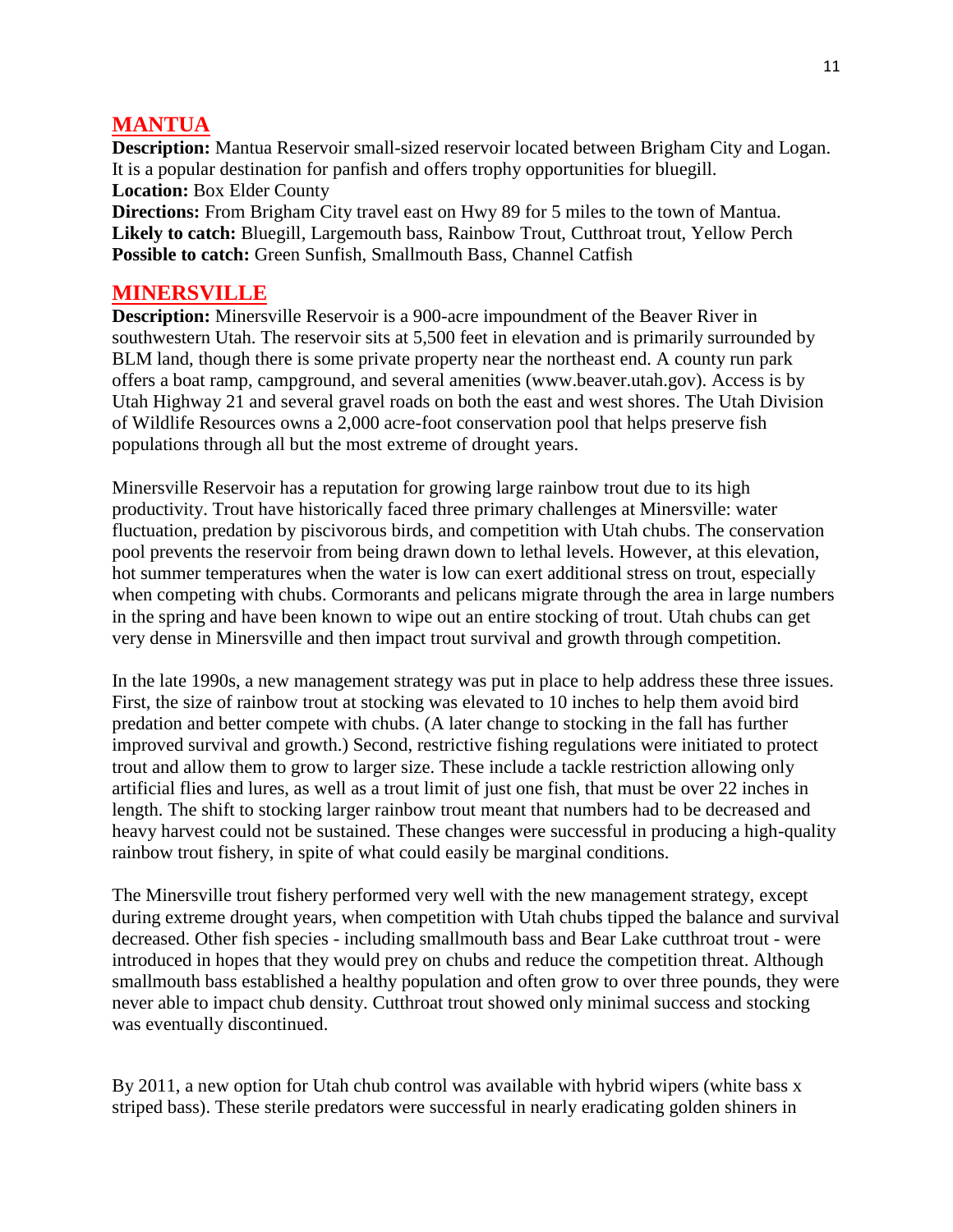nearby Newcastle Reservoir. It was hoped that wipers would be able to reduce chubs in Minersville, though eradication wasn't expected due to chubs' larger maximum size. Wiper stocking commenced in 2011 and has continued annually. Wipers performed even better than expected, decreasing chub density to minimal levels. Wipers have grown to 8-10 pounds and are providing an exciting new addition to the Minersville fishery. Another benefit is that they provide a fish that anglers can harvest - and they have a delicious, mild flavor. Trout have also benefited greatly from the reduction in chub density. Historically, extreme drought conditions like that of the mid 2010s would have severely impacted trout growth and survival. Thanks to the low chub density provided by wiper predation, excessive losses of rainbow trout were not observed. The addition of wipers has proved to be one of the most beneficial adjustments to the overall sport fishery at Minersville Reservoir.

Other fish species that have been added to Minersville Reservoir in recent years are largemouth bass and brown trout. The addition of largemouth bass was prompted by request from anglers. Although it is currently unknown if they will successfully establish in Minersville, some of the fish originally stocked have been caught by anglers and showed favorable growth. The cancellation of Bear Lake cutthroat trout stocking allowed for the raising of more brown trout in the hatchery. Brown trout typically perform better in warmer water conditions and they grow to quality size in the Beaver River below Minersville Reservoir. Browns tend to prefer flowing water, however, so it remains to be seen how many will stay in the reservoir.

**Notes:** Ice fishing in the winter can be productive at Minersville Reservoir, as long as temperatures are cold enough to produce safe ice. Since bait is not allowed, frequent jigging is often the key to getting fish to bite.

Minersville Reservoir is ice-free by late February to early March during most years. Rainbow trout begin to cruise the shorelines as soon as the ice is gone, looking for gravel to spawn on. Spring feeding also picks up in the shallows when they are not spawning. Fly fishing from shore is very popular from early March into mid April. The area around the county park is particularly popular due to easy access and an abundance of gravel shores. Pressure can be fairly heavy in this area, even on weekdays. Trout are often very close to the shore at this time, so casting too far or fishing from a boat or tube will likely take your tackle well beyond most of the fish. If you do fish from a boat or tube, cast toward the shore. Most anglers fish various midge and nymph patterns under a strike indicator. Allowing the breeze to drift the fly all the way into the shore can be very effective. You can also strip streamers through the shallows to get some aggressive takes.

As you move into May and June, trout begin to move to deeper water, but still stay fairly active. This is the time to drag a streamer along the bottom from your float tube. Trolling crankbaits from a boat can also be effective. During early morning and late evening, you'll often see trout move back into the shallows to feed on midge hatches. Keep your dry flies handy for some exciting action. Mid-summer water temperature can be fairly high at the surface, so try to bring the fish in and release it quickly to avoid additional stress. Smallmouth bass start getting active as the water warms up over 60 degrees. Because scented plastics are considered as bait, most bass anglers cast cranks and other hard "baits" along the shore because finding unscented plastics can be difficult. Wipers also get active as the water warms. With chub numbers down, wipers have switched to feeding on crayfish more and tend to be more nocturnal. Fishing before dawn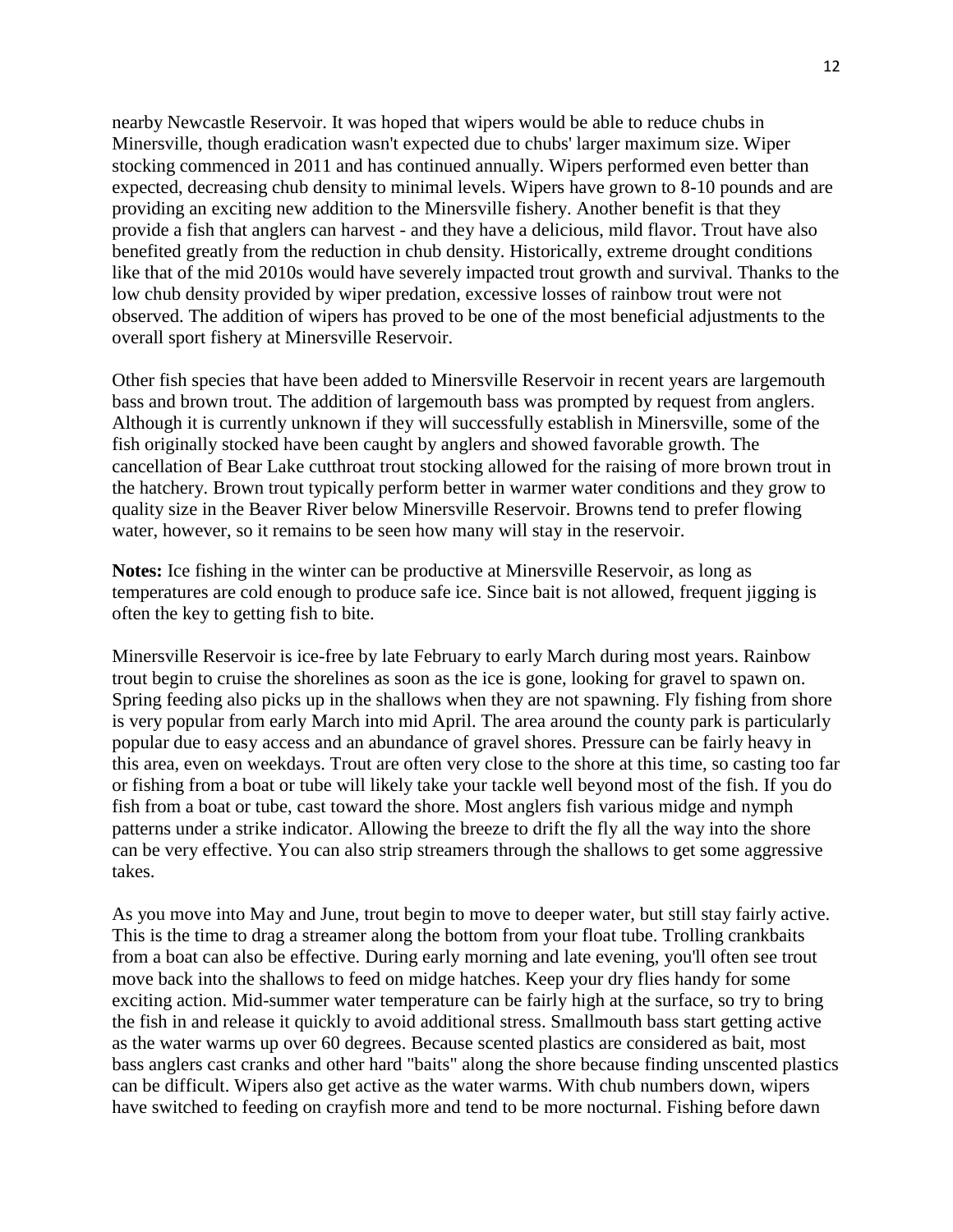and after dusk often provides the best success. Use the same bass tackle to target wipers. You can also throw streamers for wipers, but it would be best to use a heavier rod - at least an 8 weight and 10 would be even better. Wiper schools are often very visible during the day, so don't hesitate to throw a cast when you do see them. Just try to stay back a little to avoid spooking the fish.

Other places to fish near Minersville Reservoir include the upper and lower sections of the Beaver River, as well as the Tushar (Beaver) Mountain lakes.

**Location:** Beaver County, west of Beaver **Directions:** About 15 miles west of Beaver via SR-21 **Likely to catch:** Rainbow Trout, Smallmouth Bass, Wiper **Possible to catch:** Brown Trout, Largemouth bass, Utah Chub

#### **NEWTON**

**Description:** Newton Reservoir is formed by Newton Dam, Newton Project, on Clarkston Creek. Recreation at Newton Reservoir is directly managed by the Bureau of Reclamation. The recreation area is situated in an open setting with shoreline trees consisting of cottonwoods and willows. Elevation at the reservoir is 4,770-feet. Managed recreation season is June through September with relatively low use. The site has primitive facilities and no on-site manager or law enforcement. Use at your own risk. All-weather access.

**Location:** Located just off Route 142 west of Trenton

**Likely to catch:** Black Crappie, Bluegill, Largemouth bass, Yellow Perch Possible to catch: Channel Catfish, Tiger Muskie

#### **OTTER CREEK**

**Description:** Otter Creek Reservoir is an impoundment of Otter Creek located about 50 miles south of Richfield, near the town of Antimony, at an elevation of 6,372 ft. At 2,500 acres, this is one of the primary irrigation storage reservoirs in the Sevier River basin and is one of the oldest dam projects in Utah. Although there is no conservation pool, water users generally leave enough water in the reservoir to maintain the fishery, except in years of extreme drought. Mean depth is 20 feet and maximum depth is 37 feet. [Otter Creek State Park](https://stateparks.utah.gov/parks/otter-creek/) and the [Otter Creek RV Park and](https://www.facebook.com/ottercreekrv/)  [Marina](https://www.facebook.com/ottercreekrv/) are located at the south end of the lake, providing camping, food, launch ramps, boat rentals, and gas. Numerous county roads provide shore access to most of the reservoir as well, especially on the west shore. Primitive camping is allowed on BLM land accessed by these roads. Some access points also have restrooms.

**Otter Creek Reservoir is Utah's premier rainbow trout fishery.** It is one of the most productive lakes around, with stocked rainbow trout gaining over an inch of growth a month at times. The reservoir is one of our most popular fisheries and literally pumps out thousands of pounds of rainbow trout each year. (In fact, we know it's almost 117,000 lbs because we measured.) A [2016 angler survey](https://digitallibrary.utah.gov/awweb/pdfopener?sid=5C14844201036F98492EB153BB286B3D&did=86372&fl=%2Fpublications%2Fpdf%2Fdc058599.pdf#toolbar=0) found that anglers come from all over Utah (as well as a few other states) to fish at Otter Creek and they get to enjoy almost unprecedented catch rates, even during the "slow" periods in the heat of the summer. The average rainbow trout harvested measures 16 inches and weighs two pounds!

Rainbow trout face two significant challenges at Otter Creek Reservoir: water fluctuation and Utah chubs. All of the water is allocated to irrigation use, so the reservoir can be drawn very low or even drained completely. The Sevier River Water Users Association understands the value of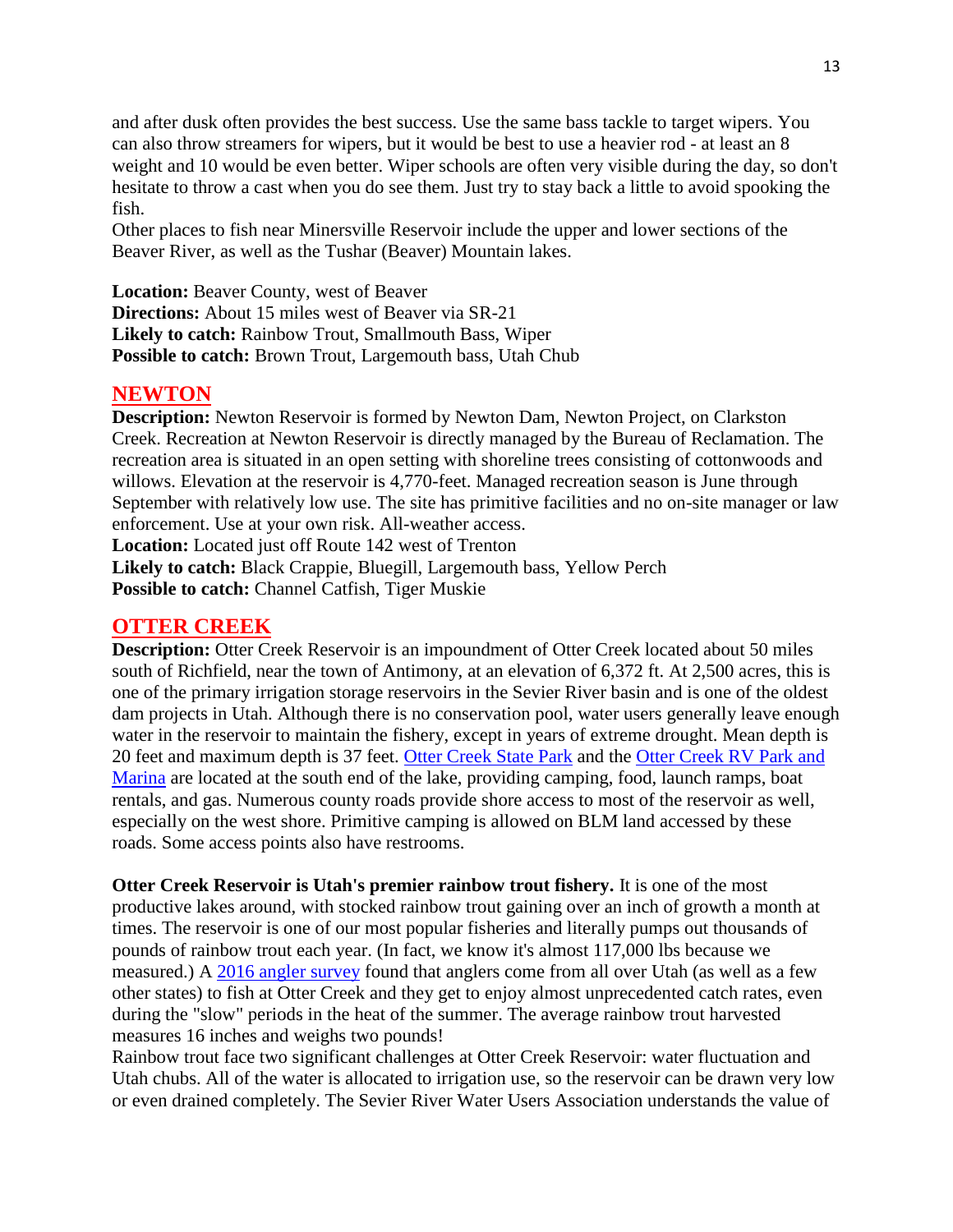the Otter Creek fishery, however, and they have done a wonderful job of maintaining enough water to sustain the fish population in the last 15 years. Drought conditions of the mid to late 2010s likely would have decimated fishing opportunity at Otter Creek Reservoir if water users had managed irrigation releases differently. Despite this management, rainbow trout can still face tough temperature and clarity conditions during hot, dry years when the water level is low.

Utah chubs also present problems to trout growth and survival at Otter Creek Reservoir. These fish compete heavily with trout and can become very dense in Utah's reservoirs. When conditions are good, Otter Creek rainbow trout can compete well with Utah chubs - regardless of how dense chubs are - and quickly grow into sizes where competition is less detrimental. Low water levels, however, often lead to poor conditions where trout struggle to compete. This is why it is so important that a minimum amount of water is maintained in Otter Creek Reservoir. In the past, the reservoir was often treated with rotenone during periods of low water or draining in order to knock back the chub population. These efforts yielded only temporary results, however, because chubs are abundant upstream and cannot be completely eradicated. Introductions of fish species that prey on chubs have been attempted, with variable or mixed results so far. Ultimately, improved water management has the greatest potential for maintaining Otter Creek's fishery.

Although rainbow trout make up the majority of fish targeted and caught at Otter Creek Reservoir, other fish species are present and can add some variety to your fishing experience. Smallmouth bass maintain only a limited population because the reservoir lacks extensive rocky habitat that smallmouth prefer. Although numbers aren't high, smallmouth often show impressive growth up to four pounds. Brown trout occasionally enter the reservoir from the tributaries and fish exceeding 11 pounds have been observed. Brown trout prefer streams and rivers, however, so numbers in the reservoir tend to be low. Regular stocking of brown trout has been added in recent years to increase the chance of catching these fish.

Hybrid wipers (striped bass x white bass) were added to the Otter Creek Reservoir fishery in the last 10 years in an attempt to alleviate the negative impacts of Utah chubs. These sterile, voracious open water predators have been very successful at reducing undesirable fish species in other nearby waters (Minersville and Newcastle reservoirs) in a relatively short period of time. Results have been a little more mixed at Otter Creek, however. We've seen variable catch of wipers in our annual netting surveys, making it difficult to evaluate their overall survival. Anglers also rarely catch wipers, likely because the vast majority are using tackle that targets rainbow trout and is ignored by wipers. Even though the observed numbers have sometimes been low, every wiper we've seen has been healthy and some have showed very impressive growth up to eight pounds. Clearly, those wipers that are surviving are doing very well feeding on the abundant chubs. The good news is that the 2019 netting survey found wipers in multiple size classes distributed all around the reservoir. It is hoped that this means that increased stocking in recent years is doing a better job of building up the wiper population and that we'll see fewer chubs in the future. Wipers should have foraged and grown really well in 2019, as we also saw a large increase in chub numbers after the draining of Koosharem Reservoir in fall 2018 flushed a lot of those fish downstream to Otter Creek.

The Otter Creek rainbow trout population is typically dominated by two size classes. 1) Those fish stocked at seven inches during the previous fall, which may now measure from 8 to 14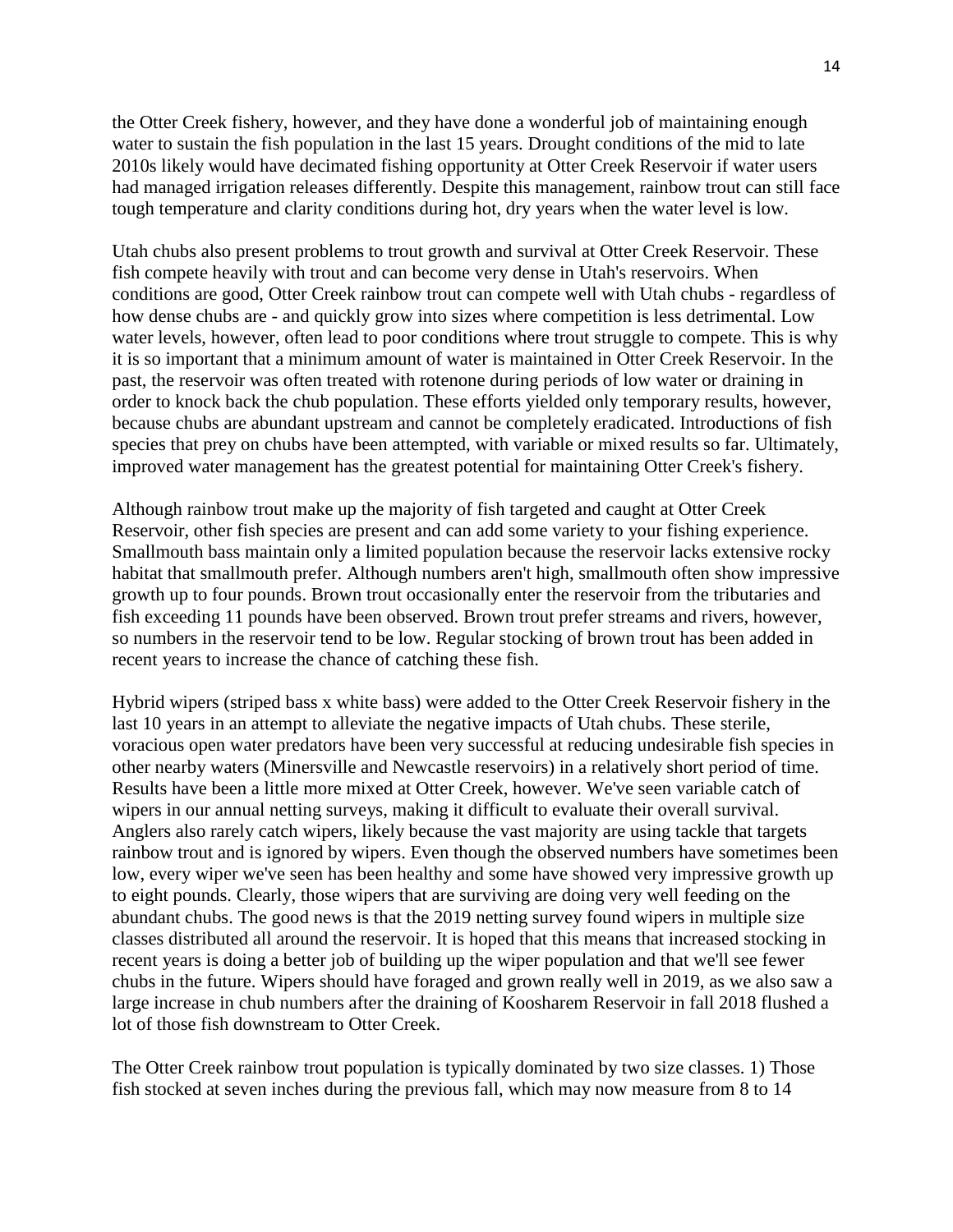inches depending on the time of year (remember they're growing fast during that first year in the reservoir). 2) "Older" trout that have been in the reservoir more than a year and may measure from 16 to 20 inches. In addition to these most abundant groups, there are plenty of fish that surpass 20 inches into the realm where we characterize them by weight instead of length. Fourto five-pound fish are common and we hear of a few rainbows over six pounds being caught every year.

The vast majority of Otter Creek anglers use bait, regardless of whether they're fishing from the shore, ice, or a boat. By far, the most popular choice is Power Bait and it works well for one simple reason: it smells like hatchery food. Rainbow trout imprint on that scent more than any other fish, even if they've only spent a few months eating it. That doesn't mean, however, that other tackle choices won't work. Try trolling lures or pop gear from your boat. Don't hesitate to use jigs through the ice. Fly anglers can find excellent fishing in spring and fall, especially during evening midge hatches. Drifting beadhead nymphs along gravel shorelines and points, or dragging streamers behind a float tube can be very effective.

Your fishing experience at Otter Creek Reservoir will vary depending on the time of year and how you fish. Although fishing success can be good at any time of year, spring provides the highest catch rates - sometimes reaching the realm of "ludicrous". Ice-off typically happens anytime from late February to mid March. Rainbow trout head to the shallows in search of food and a place to spawn. While some fish will feed less while they are spawning, there are so many around that there will always be plenty of rainbows that are actively feeding. When those fish are in shallow, just about any technique can produce good fishing.

Now for a disclaimer about catch rates: Sometimes fishing slows down at Otter Creek because food is so abundant that feeding is easy. Rainbow trout get stuffed and too lazy to chase down what you've thrown at them. (Picture yourself, motionless on the couch after Thanksgiving dinner. Even that piece of pumpkin pie sitting right next to you isn't appetizing.) This often happens during good water years when the reservoir fills up quickly in the spring. We always get several phone calls at that time from anglers worried that they didn't catch their limit of four in less than an hour and they're wondering what is "wrong". Don't worry, the fish are still there, they're just tougher to catch. Remember, Otter Creek often spoils you with such great fishing that you forget what "slow" fishing really is.

As the weather warms up in May and June, rainbow trout head back out to the middle of the lake to find cooler temperatures. Fishing from boats is much more effective during the summer, whether you're stillfishing bait or trolling. You can still find some trout closer to shore around the steeper shorelines on the south end of the reservoir, but most of the reservoir will not provide good shore fishing. The reason that you're only catching chubs from the bank in August is that the water temperature in the shallows is in the 70s and trout don't like that. Throw some of those chubs in the freezer and save them for later.

Trout will start to head back to the shallows in the fall and you'll see an improvement in shore fishing. Algae blooms can mess up fall fishing, however, especially on low water years or when the summer is hot and dry. If the weather turns cold fast enough, you might see all the algae die off and settle out. If not, fishing from a boat may still be your best bet. Rainbows are typically stocked in late October or November, so don't be surprised when you suddenly start catching a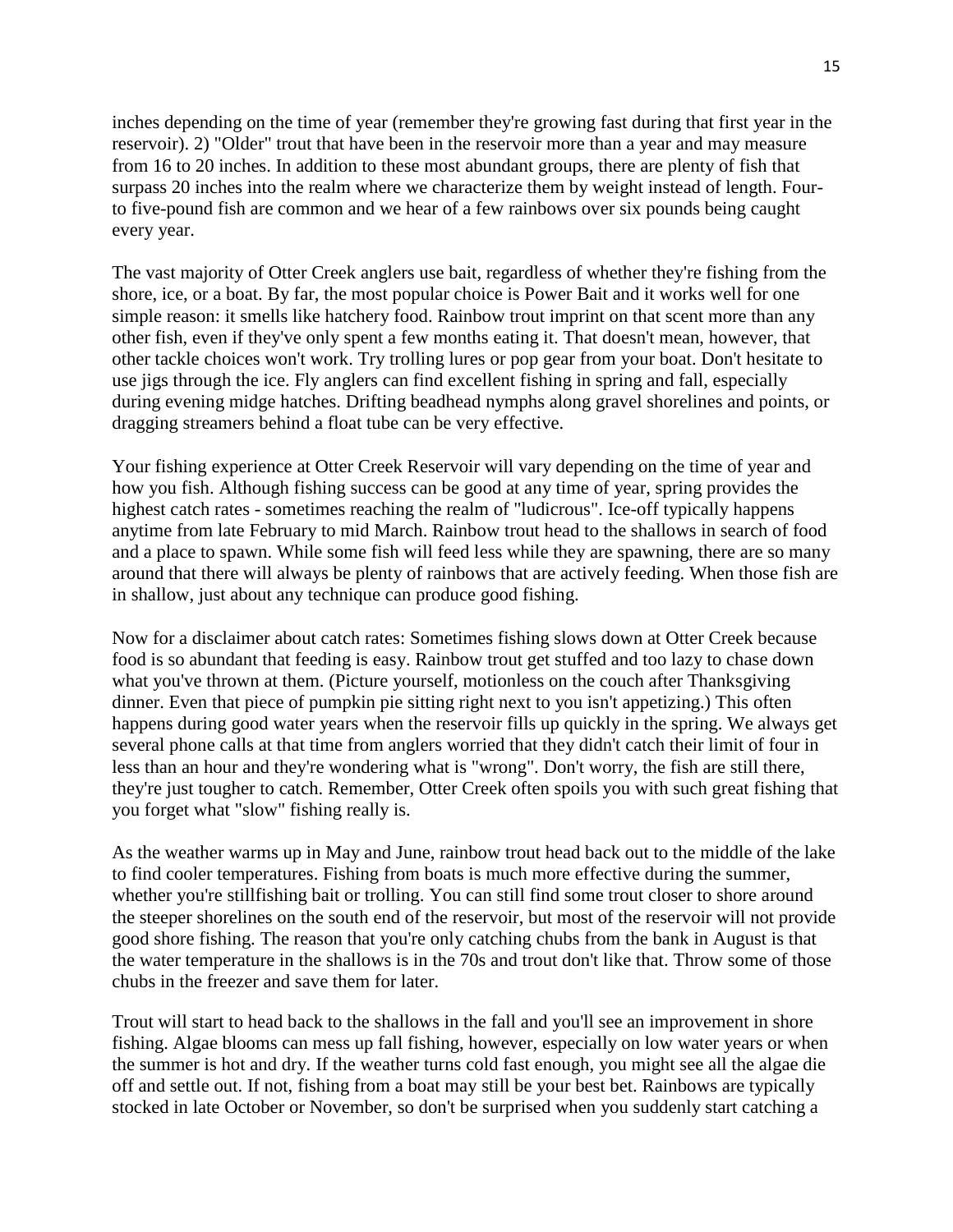bunch of small fish. Ice typically caps Otter Creek Reservoir in mid to late December. Because this is a "middle" elevation (6,000 ft), ice condition can sometimes be variable. Be very careful on the ice - especially during the early season - and stay clear of pressure ridges. Most anglers like to ice fish shallow at Otter Creek - less than 12 feet of depth - but don't be afraid to head out deeper if the fishing is slow. In addition to Power Bait, folks will tip their small jigs and ice flies with the typical favorites like meal worms, wax worms, and nightcrawlers. Here is another technique that you might find surprisingly effective: take those chubs you caught in August out of the freezer. Cut them up into small pieces and tip your ice jigs. Even though rainbow trout are not generally fish predators, they still like that smell and cut bait can provide great success when the other baits are being ignored. Also, don't be afraid to move around when ice fishing. Trout can be really affected by fishing pressure in the winter and they may just vacate an area that the crowds have been concentrating on.

Smallmouth bass and wipers are most active during warmer months, when water temperature rises over 60 degrees. For smallmouth, target rocky shorelines with plastics and lures that imitate crayfish and chubs. Wipers likely feed mostly on chubs, but they may also attack a crayfish imitation. Try trolling chub-imitating lures in open water. Low-light periods like dawn and dusk are often more effective times to catch wipers. Fishing with cut bait at night may also be effective.

**Notes:** Late summer is often a stressful time for trout as water temperature increases and feeding may become a little tougher. When fish get stressed, their slime coat gets thinner and they become more susceptible to the naturally occurring parasites that are just waiting around to attack. This is very common at Otter Creek Reservoir, especially during low water years and summers that are particularly hot and dry. The most common parasite seen is called Black Spot Disease - not kidding. It is, literally, a bunch of black spots that you see on the side of the trout fillet when you skin it. Although it is not appetizing to look at, the meat is safe to eat as long as you cook it thoroughly. You may also see patches of white fungus or another parasite that seems to eat right through the skin into the body cavity. This last one is fairly rare, but has shown up a time or two. These parasites start to disappear when the water cools down in the fall and the fish are better equipped to fight them off. There have been times, however, during extreme drought years that the parasite infections lasted far into the winter.

The parasite that causes whirling disease is known to occur in Otter Creek Reservoir. Please prevent the spread of whirling disease by thoroughly cleaning mud from your watercraft and waders after fishing here and letting them dry completely before fishing at another location. Do not transport fish or their parts from Otter Creek Reservoir to other waters.

Other nearby places to fish include Otter Creek (the stream), the East Fork of the Sevier River (Kingston Canyon and Black Canyon), Pine Lake, Koosharem Reservoir, Fish Lake, Monroe Mountain lakes, and Piute Reservoir.

**Location:** Piute County **Directions:** South on Hwy 89 from Richfield. East 11 miles on U-62 from the junction US 89 and U-62. Where U-62 turns north, continue east for 0.5 miles on U-22 **Likely to catch:** Rainbow Trout **Possible to catch:** Brown Trout, Smallmouth Bass, Utah Chub, Wiper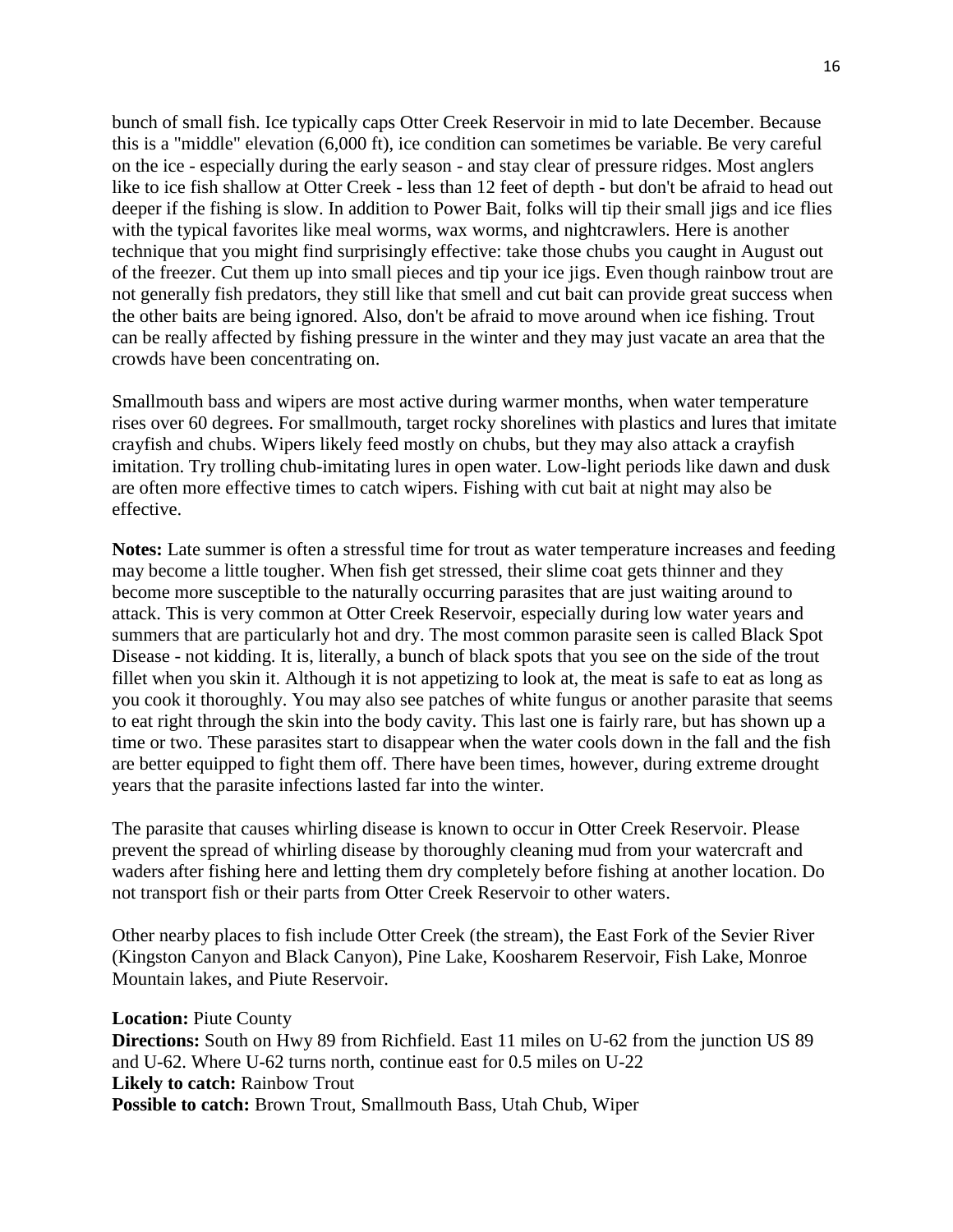#### **PELICAN**

**Description:** Pelican Lake has a nice boat ramp, restrooms and covered picnic tables. There is primitive camping on the south shore and on the DWR Sportsmans Access ground on the north side. There is also a primitive boat ramp on the DWR Sportsmans Access land. The lake is surrounded by bulrush which provides fish and waterfowl habitat. The surrounding terrain is sage brush, greasewood and cattails with some cottonwood and willow trees. There is a beautiful view of the south slope of the Uinta Mountains. Wind tends to pick up here in the afternoon pushing many of the small boats off. Be aware of wind conditions, especially in smaller boats. Do not get in the water during the summer due to swimmers itch. A new management plan for this water was created in 2015 and is currently being implemented. The plan identified the need to eradicate common carp in order to restore the renowned Blue Ribbon status for bluegill. This treatment occurred in October 2018. Along with the treatment a large-scale sediment control plan with 3 phases of projects is set to begin in August of 2019.

**Notes:** Despite the DWR's best efforts, biologists have observed common carp in Pelican Lake this spring. DWR crews have been out repeatedly removing all carp captured, in an effort to control the population before they overrun the system. To date, biologists have removed only a few adult carp but numerous juvenile carp. Given this very distressing observation, and that Pelican does not yet have the number of predators required to control the carp, DWR biologists have chosen to stock over 12,000 tiger muskie into Pelican Lake to help. The tiger muskie is a sterile hybrid, so the population in the lake will always be less than what has been stocked (we know many get eaten before they have a chance to grow). We will continue to stock this species until there are enough predators in the system-including both the largemouth bass and the tiger muskie. This does mean that recovery of Pelican Lake will take a little longer; however, it also gives us a chance to better control the carp population. Without enough predators in the system, the carp will overrun the lake again. Given all the removal efforts on the lake, crews are seeing a reduction in carp numbers captured each time they go out. However, the new year class of carp will be emerging soon and they will be numerous. The good news is that there will be predators ready to eat them!

**Location:** Uintah County

**Directions:** Take SR-88 south from Highway 40 for about 10 miles to Randlett Highway. Turn onto this highway and go straight to reach the boat ramp or take an immediate left off the Randlett Highway and follow the signs for sportsmans access.

**Likely to catch:** Bluegill, Largemouth bass

**Possible to catch:** Black Bullhead Catfish

#### **PINEVIEW**

**Description:** Pineview Reservoir is a popular destination for anglers and recreational boaters alike. During warmer weather the reservoir can be crowded with boaters and water-skiers. Plan accordingly. Access to this water is afforded at several locations year-round. Whether panfishing for crappie or perch or setting out to catch a trophy tiger muskie, anglers will find plenty of action in a beautiful setting at Pineview Reservoir. The chance of catching a trophy tiger muskie is what makes this water truly Blue Ribbon. Anglers are reminded to carefully release all tiger muskellunge caught. Proper catch and release of these toothy critters may require the use of special tools like large boat nets and long pliers.

**Location:** Weber County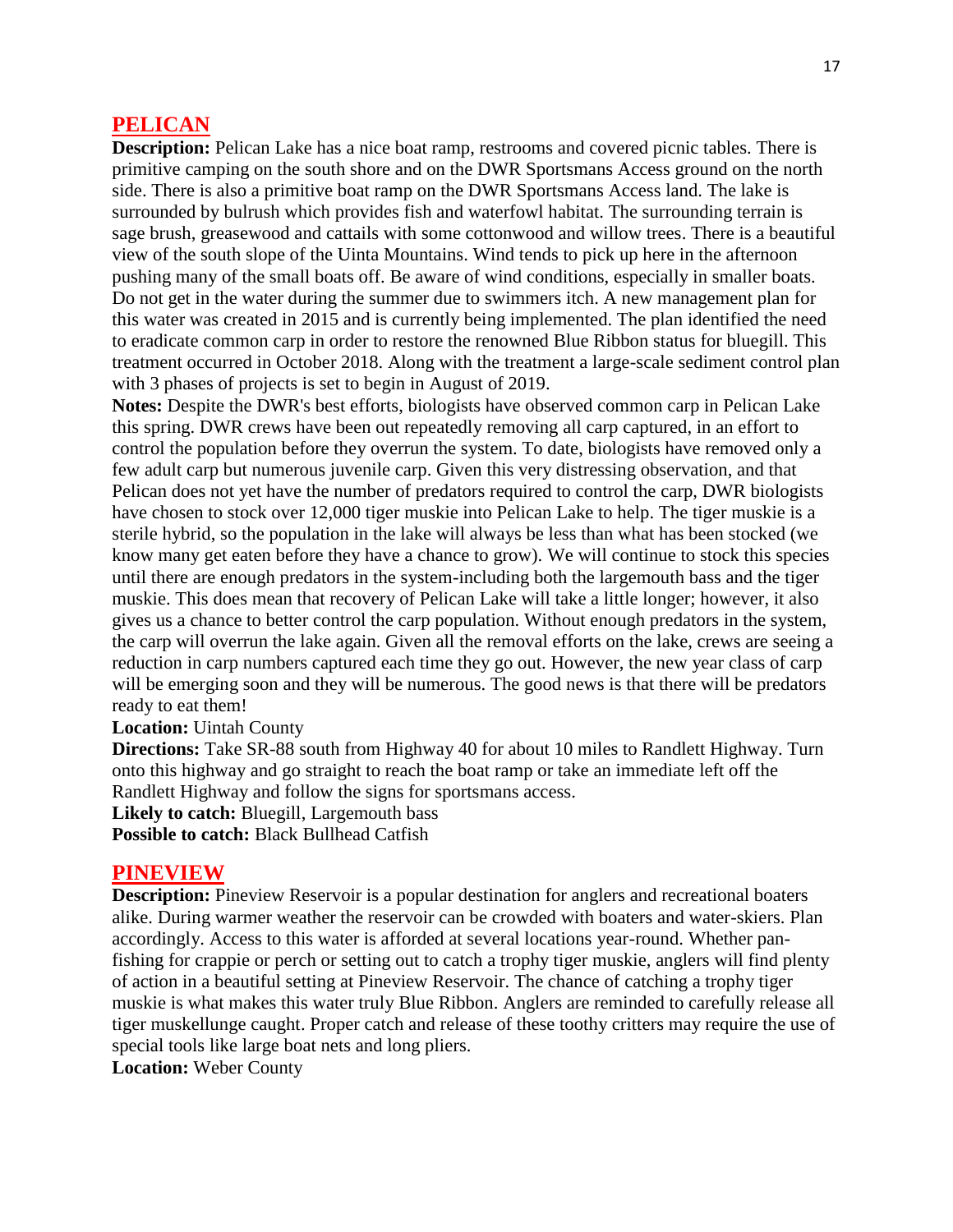**Directions:** From Ogden's 12th Street, take Hwy 39 and head east five miles up Ogden Canyon to the reservoir.

**Likely to catch:** Black Crappie, Largemouth bass, Smallmouth Bass, Tiger Muskie, Yellow Perch

**Possible to catch:** Black Bullhead Catfish, Bluegill, Common Carp, Green Sunfish

# **ROCKPORT**

**Description:** Rockport Reservoir, also known as Wanship Reservoir, is an medium size reservoir located between Coalville and Kamas. Public access is unrestricted, but state park fees are charged to use park facilities.

**Location:** Summit County

**Directions:** From I-80 at Wanship head south on Hwy 189 for about two miles. **Likely to catch:** Brown Trout, Rainbow Trout, Smallmouth Bass, Yellow Perch

# **SCOFIELD**

**Description:** Scofield Reservoir is a 2,800 acre impoundment at the top of the Price River drainage in eastern Utah. It sits at an elevation of 7,600 feet and is located near the northeastern part of the Manti La-Sal National Forest.

**Notes:** Historically Scofield Reservoir was known for its rainbow trout fishery. In the mid-2000's, invasive Utah chub became more abundant in the reservoir. Management changes included the addition of tiger and Bear lake cutthroat trout and the implementation of a slot limit to enhance the number of trout predators in the lake. In 2017 the Scofield Management plan was implemented which added tiger muskellunge and wipers to the fishery to add additional predation of the Utah chub.

**Location:** Located at the top of Price Canyon approximately 35 miles from Price, Utah in northern Carbon County.

**Directions:** From Spanish Fork Canyon take US Hwy 6 east 42 miles, turn right on UT 96 11 miles. From Price, UT take US Hwy 6 west 24 miles, turn left on UT 96 11 miles. Likely to catch: Cutthroat Trout/Bear Lake, Rainbow Trout, Tiger Muskie, Tiger Trout **Possible to catch:** Wiper

# **SETTLEMENT CANYON**

**Description:** A short 45 minutes from Salt Lake City, Settlement Canyon Reservoir is located at the base of Settlement Canyon in Tooele County. Fishing from watercraft (boats, kayaks, float tubes) of any kind is prohibited at Settlement Canyon Reservoir. With the reservoir being tucked away from heavy traffic and only open to shore fishing it is a great, relaxing place to fish with the kids. Also a great spot for the ice fishing season. Camping (primitive, RV, group), group pavilion, playground, amphitheater and hiking are available farther up the canyon from the reservoir.

**Location:** Tooele County, south of Tooele City

**Directions:** From Tooele City Hall, proceed south on Main Street (SR-36) for 2.2 miles to Settlement Canyon Road. Turn left and continue one-half mile to entrance gate. Stop and see gate attendant before proceeding. Campground is less than one mile after entrance gate. **Likely to catch:** Rainbow Trout, Tiger Trout, Wiper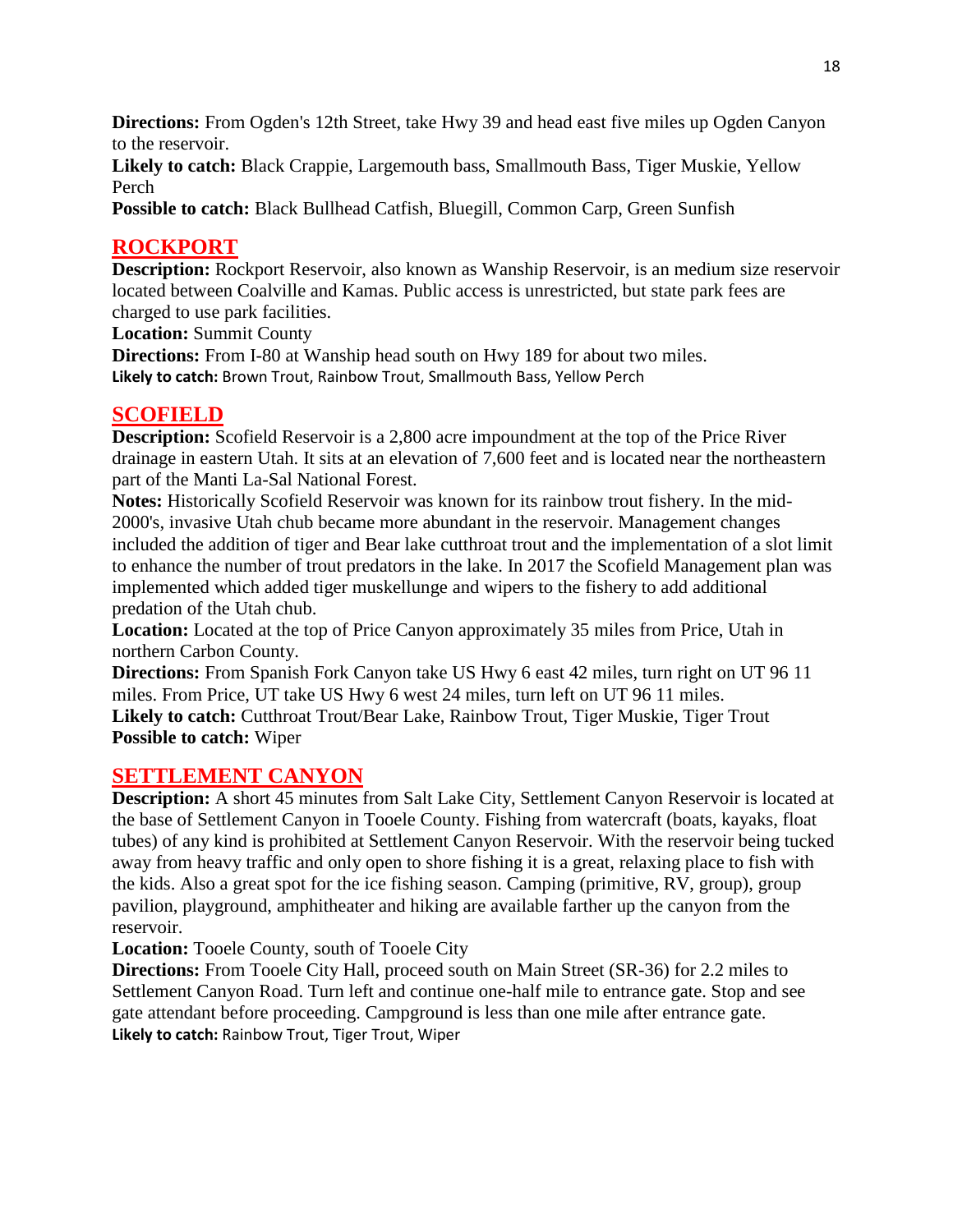### **STARVATION**

**Description:** Starvation is a long, deep reservoir set in a panoramic valley with a view of the south slope of the Uinta Mountains. There is a large concrete boat ramp and two boat docks in the main state park and several makeshift ramps in all the larger bays. There are four camping areas around the lake run by Utah State Parks. The main park has showers and a fish cleaning station. Anglers typically catch a lot of walleye and smallmouth bass in the summer and winter is the best time to catch yellow perch. Lots of rainbow trout and brown trout can be caught yearround but anglers typically catch more rainbows than browns. Kokanee salmon are a new species in the reservoir and anglers began catching them in 2017. We are still evaluating the performance of kokanee salmon in the reservoir but anticipate that anglers will catch decent numbers of them in 2019. Kokanee salmon are usually easiest to catch from a boat.

**Notes:** Yellow Perch numbers are still low in the reservoir. Results from 2019 forage netting's will be posted in August.

**Location:** Duchesne County

**Directions:** Go two miles northwest of the town of Duchesne

**Likely to catch:** Brown Trout, Kokanee Salmon, Rainbow Trout, Walleye, Yellow Perch. Smallmouth Bass

**Possible to catch:** Black Crappie, Bluegill, Common Carp, Utah Chub

**NOTE: There is a separate and more complete informational and pictorial attachment available for Starvation.**

#### **STRAWBERRY**

**Description:** Strawberry Reservoir is one of Utah's largest reservoirs. It is located just an hour and a half from Salt Lake City. The reservoir is known for producing large Cutthroat and Rainbow Trout and is one of the best Kokanee Salmon fisheries in Utah. Strawberry Reservoir has several boat ramps and enough shoreline access for people to spread out. The Rainbow Trout in Strawberry Reservoir can be easily caught from shore which makes Strawberry a great place to take the family to catch fish.

**Notes:** Most of the fishing pressure and catch occurs from boats. Shoreline fishing is best during the cooler seasons of spring and fall. Recent data collected from UDWR nets shows that the Kokanee Salmon population in Strawberry Reservoir is doing well. We project that Kokanee fishing will be good during summer 2019.

**Location:** Wasatch County

**Directions:** 23 miles southeast of Heber City, Utah on Hwy. 40

**Likely to catch:** Cutthroat Trout/Bonneville, Kokanee Salmon, Rainbow Trout

#### **UTAH LAKE**

**Special Alert:** Remember personal ice safety gear, and use extreme caution when venturing out onto the ice; fish at least 4-inches of ice - no fish is worth risking a life!

**Description:** Utah Lake is Utah's largest freshwater lake and is a popular fishing destination. It offers channel catfish, walleye, white bass, black bass and several different species of panfish. June Sucker, a federally endangered species, occur naturally in Utah Lake and nowhere else. June Sucker move into the tributaries of Utah Lake to spawn during from April to July each year. Utah Lake State Park provides public east shore access to the 96,600-acre lake for power boating, sailing, canoeing or kayaking, and also provides camping and day-use facilities. The lake bed is dominated by mud and silt making Utah Lake highly turbid. Utah Lake is also extremely shallow with an average depth of 9.8ft. Additional access points exist, but access for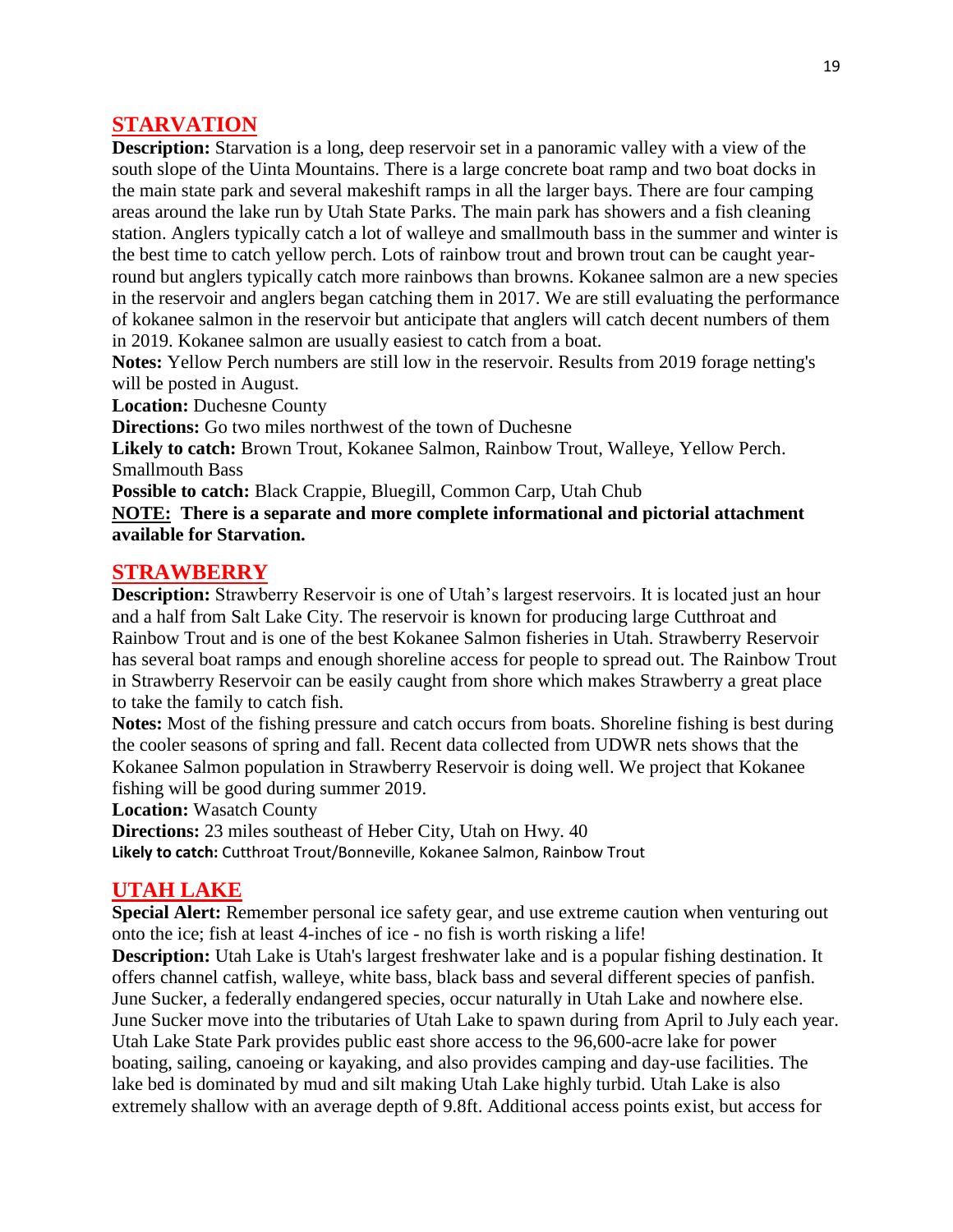anglers to the lake may be difficult due to vegetation. Therefore these access points were not included.

**Notes:** Northern Pike have been **illegally introduced** into Utah Lake and have the ability to negatively impact the fish community. There is no harvest limit on northern pike. Anglers must release any tagged northern pike they catch. All **untagged** northern pike must be immediately removed from the water and killed.

\*If you catch a tagged northern pike in Utah Lake or one of its tributaries, please do the following:

**-**Contact the DWR at 801-491-5658

**-**Report the date and exact location where you caught the fish

**-**Report the tag number

**-**Release the fish unharmed

**Location:** Utah County

**Directions:** Access from many locations in Utah County. The state park is three miles west of I-15, from exit 268 in Provo. For more information on conditions, call Utah Lake State Park at (801) 375-0731

**Invasive Species to catch:** Northern Pike

**Likely to catch:** Black Bullhead Catfish, Channel Catfish, Common Carp, Walleye, White Bass Possible to catch: Black Crappie, Bluegill, Brown Trout, Cutthroat Trout/Bonneville, Green Sunfish, Largemouth bass, Yellow Perch

**Protected Species to catch:** June Sucker

**NOTE: There is a separate and more complete informational and pictorial attachment available for Utah Lake.**

## **VERNON**

**Description:** Vernon Reservoir is located in Utah's west desert and was created for irrigation purposes. The area around the reservoir and up the canyon is popular for OHV riding, camping, and fishing. Fishing from shore is popular, but motorized boats (no gas motors) are permitted. This is an open setting with no drinking water and no garbage service - please come prepared. Please pack out your garbage and consider picking up what others have left behind. There are several camping areas large enough for a trailer.

**Location:** South of Vernon in Tooele County

**Directions:** From Vernon, take SR-36 south 0.6 miles to Benmore sign/FS005. Turn right on FS005, dirt rad, and head south for approximately six miles.

**Likely to catch:** Brown Trout, Rainbow Trout, Tiger Trout

## **WILLARD BAY**

**Description:** Willard Bay is a large man made reservoir in the Northern Region just west of Interstate 15. This reservoir contains walleye, wiper, channel catfish, yellow perch, black crappie, sunfish, smallmouth bass, largemouth bass, common carp and gizzard shad. Two areas, North and South Marinas, offer all the amenities for a weekend at the Bay. **Location:** Box Elder County

**Directions:** Traveling north on I 15, take the exit just north of Smith & Edwards and go west following the signs or go to the Willard exit and go west.

**Likely to catch:** Black Crappie, Channel Catfish, Smallmouth Bass, Walleye, Wiper **Possible to catch:** Bluegill, Common Carp, Green Sunfish, Largemouth bass, Yellow Perch